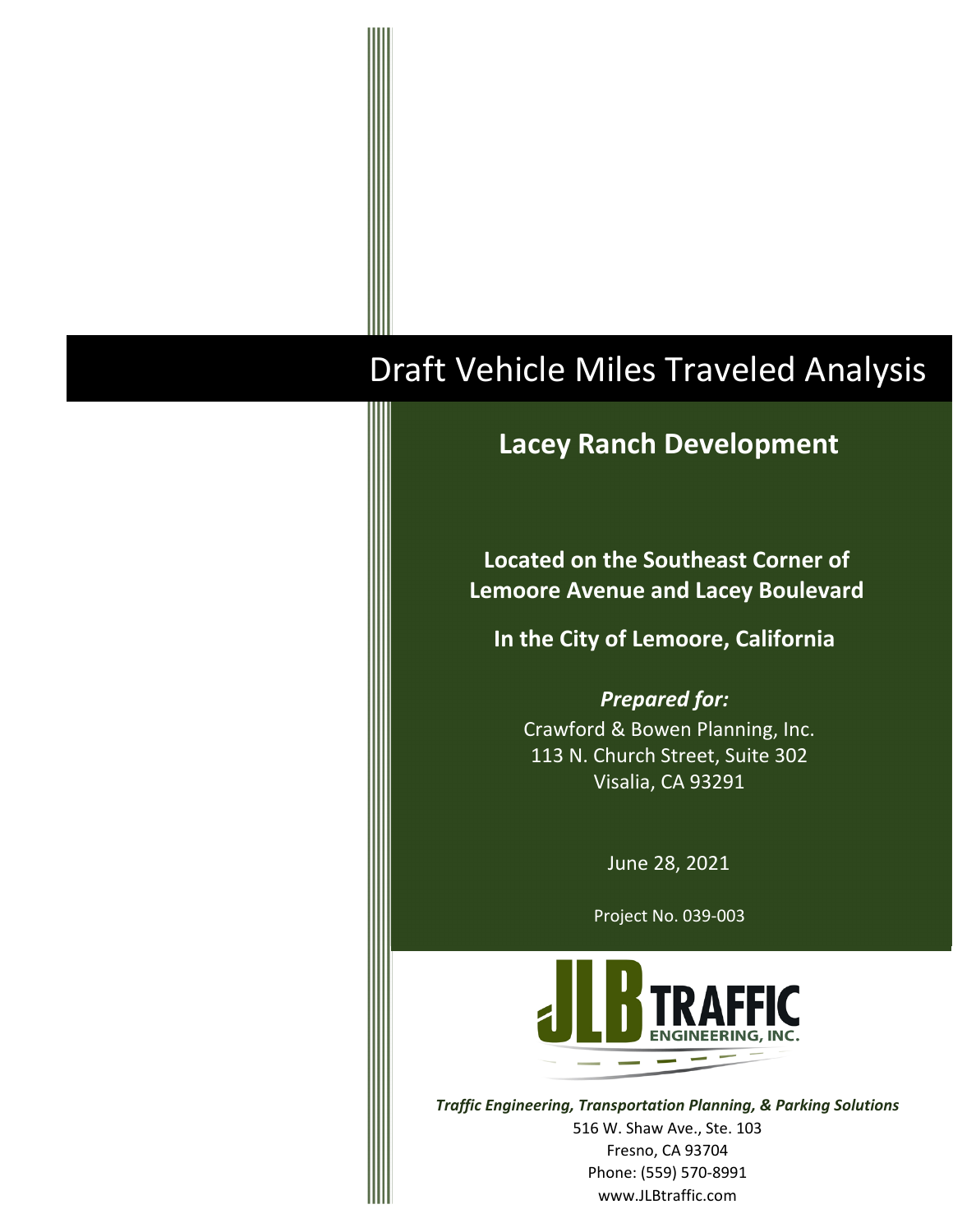

*Traffic Engineering, Transportation Planning, & Parking Solutions* Draft Vehicle Miles Traveled Analysis

# **For the Lacey Ranch located on the Southeast Corner of Lemoore Avenue and Lacey Boulevard**

In the City of Lemoore, CA

June 28, 2021

This Draft Vehicle Miles Traveled Analysis has been prepared under the direction of a licensed Traffic Engineer. The licensed Traffic Engineer attests to the technical information contained therein and has judged the qualifications of any technical specialists providing engineering data from which recommendations, conclusions and decisions are based.

Prepared by:

Jose Luis Benavides, P.E., T.E.

\_\_\_\_\_\_\_\_\_\_\_\_\_\_\_\_\_\_\_\_\_\_\_\_\_\_\_\_\_\_\_\_\_

President



*Traffic Engineering, Transportation Planning, & Parking Solutions* 516 W. Shaw Ave., Ste. 103 Fresno, CA 93704 Phone: (559) 570‐8991 www.JLBtraffic.com

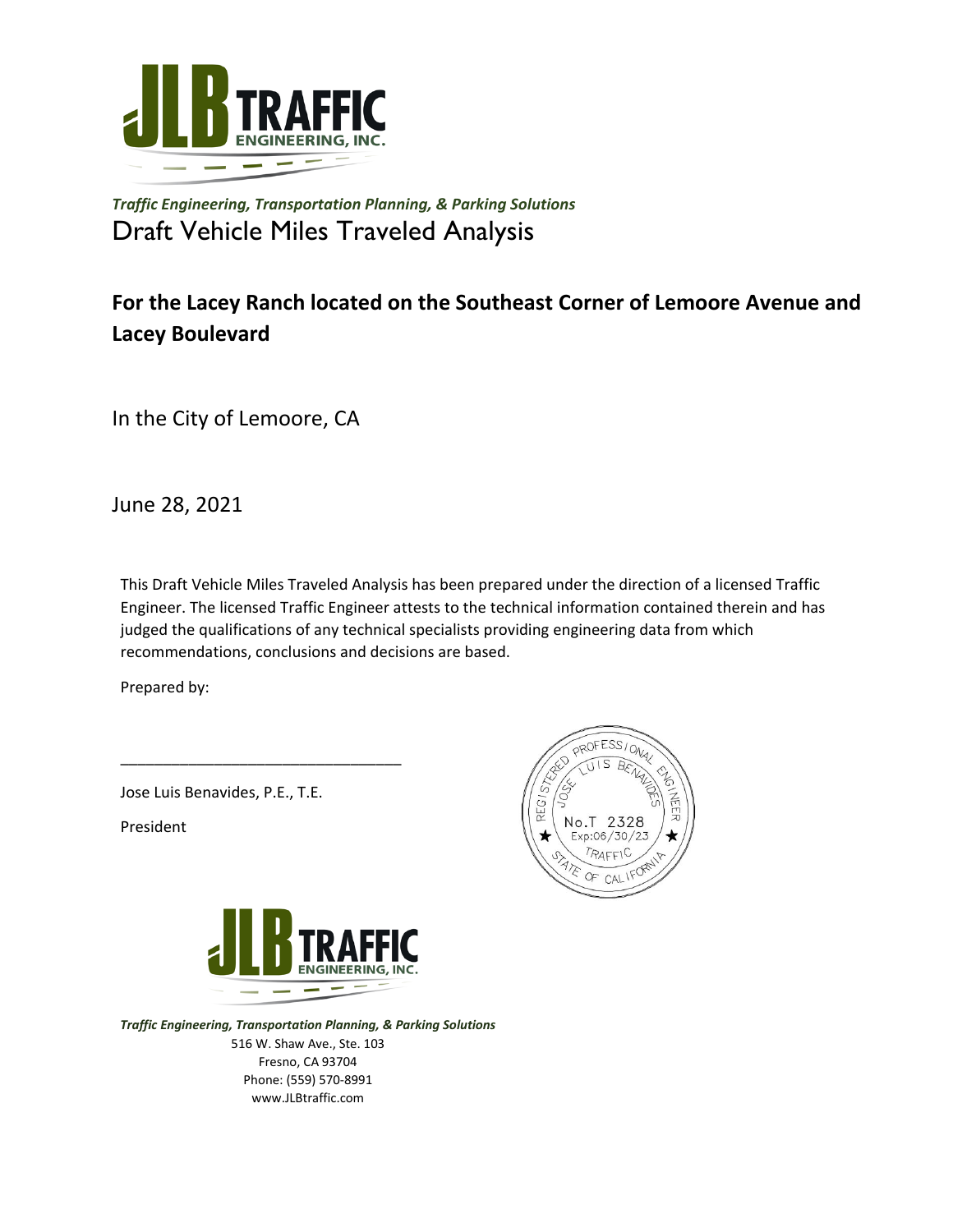#### Lacey Ranch - City of Lemoore Draft Vehicle Miles Traveled Analysis June 28, 2021

# **Table of Contents**

# List of Tables

# **List of Appendices**

**Appendix A: VMT Output and Mitigation Measures** 



www.JLBtraffic.com

info@JLBtraffic.com

516 W. Shaw Ave., Ste. 103 Fresno, CA 93704 (559) 570-8991

 $P \alpha \theta e /$ iii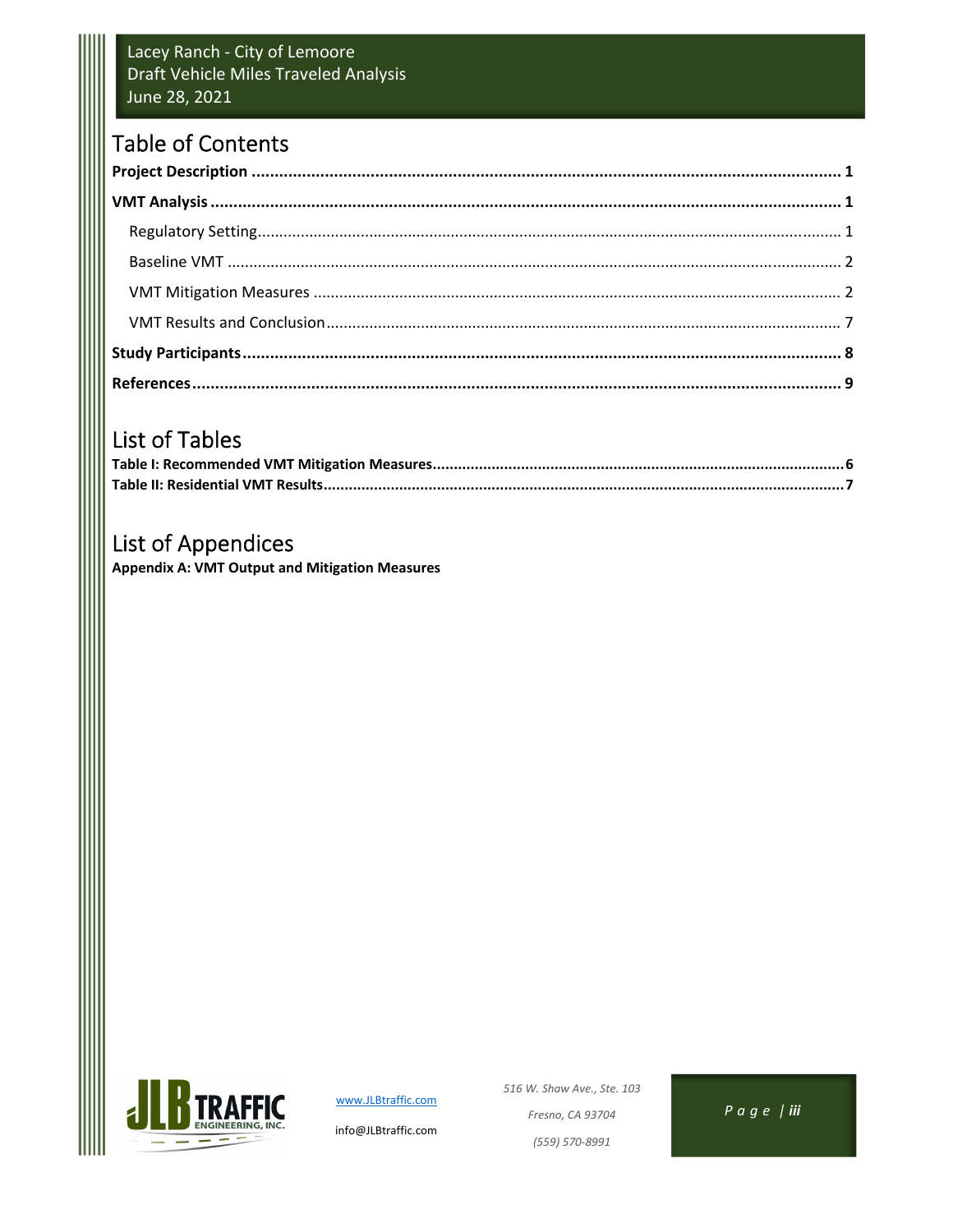# Project Description

This report describes a Draft Vehicle Miles Traveled (VMT) Analysis prepared by JLB Traffic Engineering, Inc. (JLB) for the Lacey Ranch Development (Project) located on the southeast corner of Lemoore Avenue and Lacey Boulevard in the City of Lemoore. The Project proposes to develop approximately 156‐acres with single family residential units, multifamily units and parks. The project description states this development will be limited to a maximum of 825 housing units. Based on information provided to JLB, the Project will go through the preparation of an Environmental Impact Report through the City of Lemoore.

# VMT Analysis

# Regulatory Setting

Senate Bill (SB) 743 requires that relevant California Environmental Quality Act (CEQA) analysis of transportation impacts be conducted using a metric known as VMT instead of level of service (LOS). VMT measures how much actual auto travel (additional miles driven) a proposed project would create on California roads. If the project adds excessive car travel onto our roads, the project may cause a significant transportation impact.

The State CEQA Guidelines were amended to implement SB 743, by adding Section 15064.3. Among its provisions, Section 15064.3 confirms that, except with respect to transportation projects, a project's effect on automobile delay shall not constitute a significant environmental impact. Therefore, LOS measures of impacts on traffic facilities are no longer a relevant CEQA criteria for transportation impacts.

CEQA Guidelines Section 15064.3(b)(4) states that "[a] lead agency has discretion to choose the most appropriate methodology to evaluate a project's vehicle miles traveled, including whether to express the change in absolute terms, per capita, per household or in any other measure. A lead agency may use models to estimate a project's vehicle miles traveled, and may revise those estimates to reflect professional judgment based on substantial evidence. Any assumptions used to estimate vehicle miles traveled and any revision to model outputs should be documented and explained in the environmental document prepared for the project. The standard of adequacy in Section 15151 shall apply to the analysis described in this section."

As of the creation of this report, neither the City of Lemoore nor Kings CAG have adopted guidelines or thresholds for VMT pursuant to Senate Bill 743. For this reason, this VMT analysis follows the guide of the December 2018 *Technical Advisory on Evaluating Transportation Impacts in CEQA* (TA) published by the Governor's Office of Planning and Research (OPR) and the August 2010 Quantifying *Greenhouse Gas Mitigation Measures* published by the California Air Pollution Control Officers Association (CAPCOA) to analyze the Project's VMT.

The TA contains screening standard and criteria that can be used to screen out qualified development projects that meet the adopted criteria from needing to prepare a detailed VMT Analysis. These criteria may be size, location, proximity to transit or trip making potential. In general development projects that meet one or more of the following criteria can be screened out from a quantitative VMT analysis. In this case, the Project does not meet any of the screening criteria.



www.JLBtraffic.com

info@JLBtraffic.com

*516 W. Shaw Ave., Ste. 103 Fresno, CA 93704 Page | 1 (559) 570‐8991*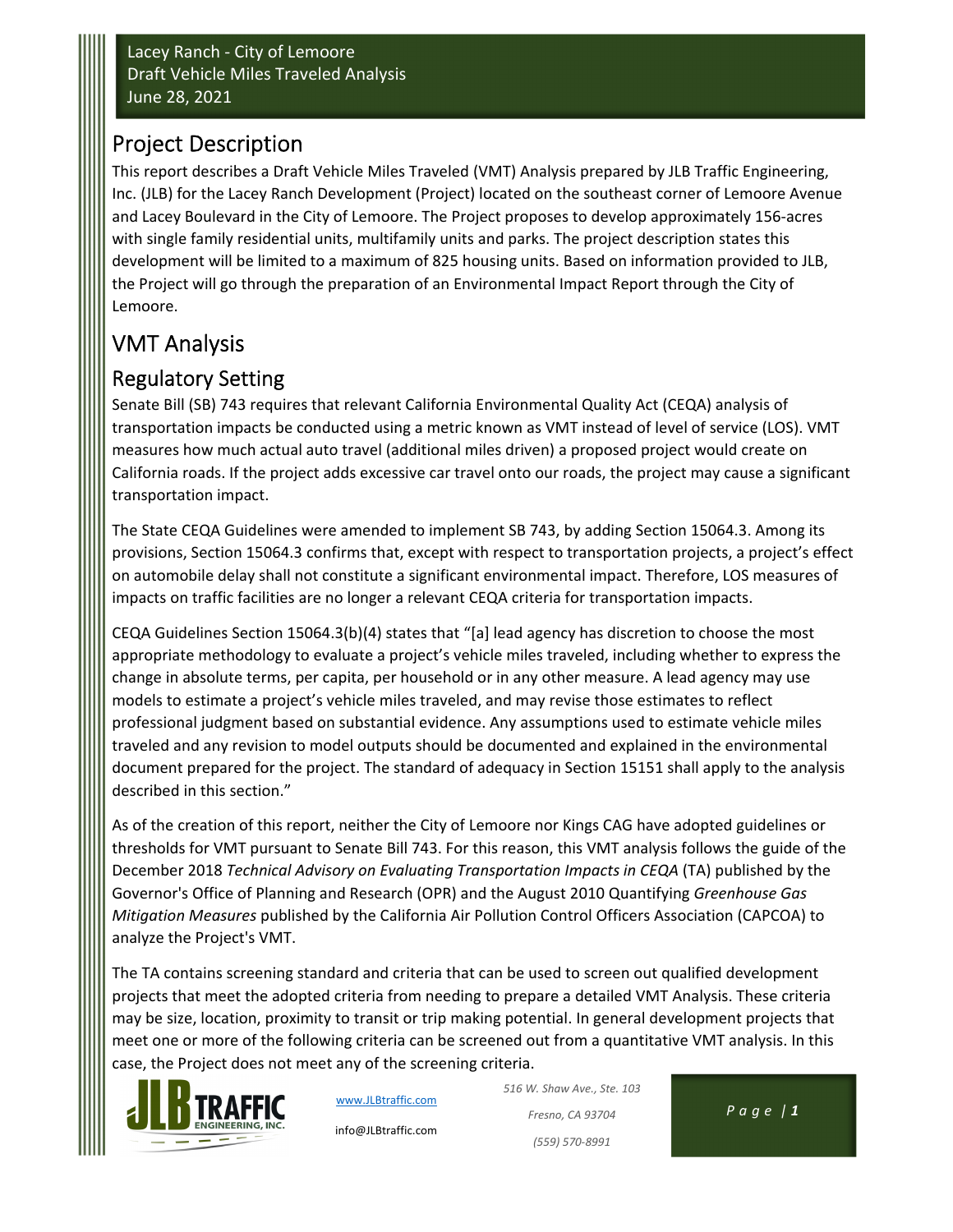For projects that are not screened out, a quantitative analysis of VMT impacts must be prepared and compared against the adopted VMT thresholds of significance. According to the TA, residential developments that generate vehicle travel that is 15 percent or more below the existing residential VMT per capita, measured against the region, are considered to have a less-than-significant transportation impact. The threshold of significance was developed using the County of Kings as the applicable region, and the required reduction of VMT corresponds to Kings County's contribution to the statewide GHG emission reduction target. In order to reach the statewide GHG reduction target of 15%, Kings County must reduce its GHG emissions by 15%. The method of reducing GHG by 15% is to reduce VMT by 15% as well.

## Baseline VMT

VMT is simply the product of a number of trips and those trips' lengths. The first step in a VMT analysis is to establish the baseline average VMT, which requires the definition of a region. The established region for the project is Kings County, which is modeled by the Kings County Association of Governments (KCAG). The Project's trip generation, number of residential units, and square footages of non-residential uses were provided to KCAG in order to conduct a Project-specific VMT analysis using the KCAG model for specific Project components. Based on KCAG VMT results, Project components containing residential land uses are projected to yield an average VMT per capita of 9.29 which exceeds the City's VMT threshold for residential uses of 8.16 VMT per capita. As a result, it is recommended that the Project implement VMT mitigation measures for the residential component to reduce VMT per Capita. Appendix A presents the Project VMT outputs from the KCAG model.

## VMT Mitigation Measures

The VMT mitigation measures that were considered feasible for this Project include the following: increasing destination accessibility, locate project near bike path/bike lane, improve design of development, provide pedestrian network improvements, provide traffic calming measures, incorporate bike lane street design (on-site), provide bike parking with multi-unit residential projects and dedicate land for bike trails. Worth noting that VMT mitigation measures such as utilize neighborhood electric vehicles (NEVs), provide electric vehicle parking and expanding transit network, to name a few, were not accounted for in the VMT analysis for the proposed Project. For example, the Project will be fitted with bus bays, but due to the improbability that a transit route gets added or expanded, the VMT reduction from this mitigation were not included in the calculations to present a conservative analysis of the Project's VMT. Also, providing NEVs to residents will not effectively reduce VMT per capita unless the Project connects to a greater NEV network that provides NEV access to a variety of land uses. It is estimated that given the design elements associated with the Project and the surrounding multi-modal network, the Project will benefit from reductions in VMT as a result of other measures. Since these measures are not implemented without justification, only the measures presented within this report were considered for this analysis as part of the VMT mitigation measures. The VMT mitigation measures and reduction rates were determined based on the following:



www.JLBtraffic.com

info@JLBtraffic.com

*516 W. Shaw Ave., Ste. 103 Fresno, CA 93704 Page | 2 (559) 570‐8991*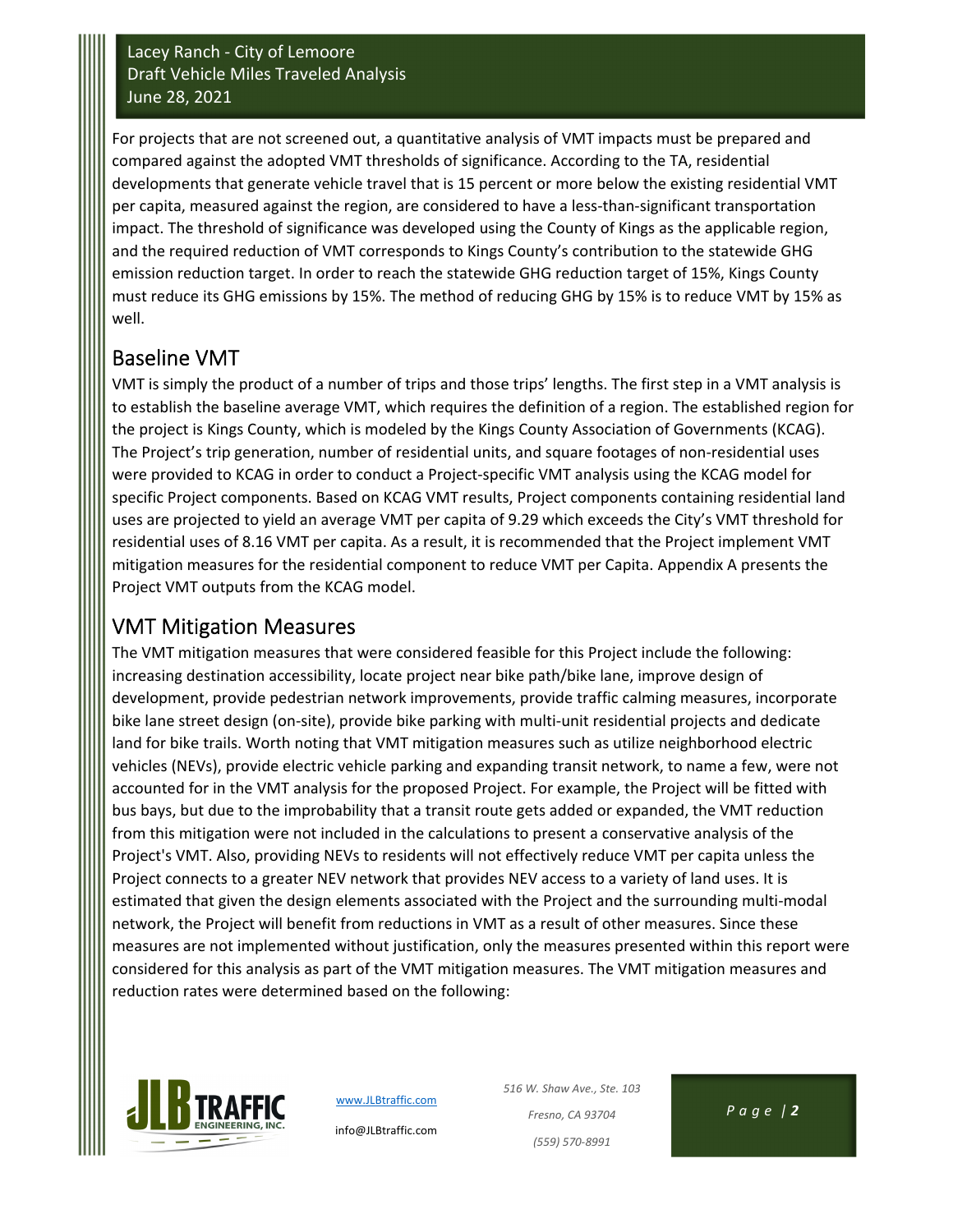- Land‐Use/Location (Maximum Reduction: 5.00%)
	- LUT-4: Increase Destination Accessibility
		- This measure is appropriate for residential, office, retail, mixed-use and industrial projects in urban or suburban context.
		- It is recommended that the Project implement bicycle facilities within and adjacent to the Project site. Within the Project it is recommended that Class I Bikeways get added along the south side of Street 'S' between Lemoore Avenue and the eastern boundary of the Project and along Street 'G' between Street 'S' and Street 'P'. Also, within the Project it is recommended that Class II Bikeways get added along Street 'S' between Lemoore Avenue and the eastern boundary of the Project and along Mary Drive between Street 'I' and Lacey Boulevard. Adjacent to the Project it is recommended that Class II Bikeways be added along its frontages to Lemoore Avenue between Lacey Boulevard and Glendale Avenue and along Lacey Boulevard between Lemoore Avenue the eastern boundary of the Project.
		- **The effectiveness of this measure will depend largely on the Project location and increasing** potential for pedestrians to walk and bike to central locations (CAPCOA 2010).
		- VMT Mitigation Method: VMT Reduction  $(\%) = (12 8)/12 * 0.2 = 6.67%$  (CAPCOA 2010)
			- VMT Reduction  $(\%)$  = Center Distance  $*$  B (not to exceed 30%), where
				- $\circ$  Center Distance = (12 Distance to downtown/job center for Project) / 12
				- $\circ$  B = Elasticity of VMT with respect to distance to downtown or major job center [use 0.2]
	- o LUT‐8: Locate project near bike path/bike lane
		- This measure is appropriate for residential, office, retail, mixed-use and industrial projects in urban or suburban contexts.
		- It is recommended that the Project implement bicycle facilities within and adjacent to the Project site. Within the Project it is recommended that Class I Bikeways get added along the south side of Street 'S' between Lemoore Avenue and the eastern boundary of the Project and along Street 'G' between Street 'S' and Street 'P'. Also, within the Project it is recommended that Class II Bikeways get added along Street 'S' between Lemoore Avenue and the eastern boundary of the Project and along Mary Drive between Street 'I' and Lacey Boulevard. Adjacent to the Project it is recommended that Class II Bikeways be added along its frontages to Lemoore Avenue between Lacey Boulevard and Glendale Avenue and along Lacey Boulevard between Lemoore Avenue the eastern boundary of the Project.
		- The effectiveness of this measure will depend largely on its implementation as a stand-alone strategy or in combination with multiple design elements that increase opportunities for multi‐modal travel (CAPCOA 2010).



www.JLBtraffic.com

info@JLBtraffic.com

*516 W. Shaw Ave., Ste. 103 Fresno, CA 93704 Page | 3 (559) 570‐8991*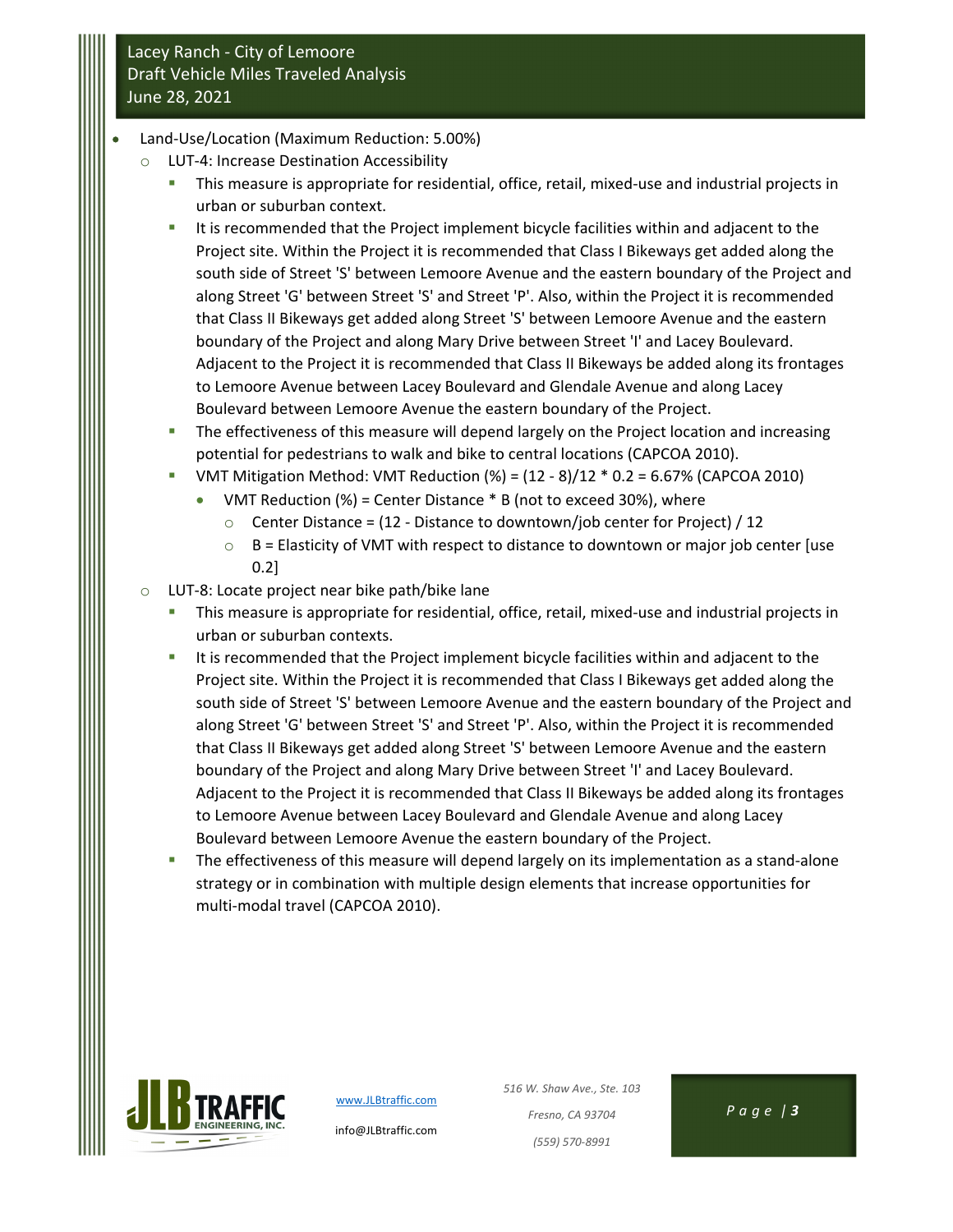- o LUT‐9: Improve Design of Development
	- This measure is appropriate for residential, office, retail, mixed-use and industrial projects in urban or suburban context.
	- The effectiveness of this measure will depend largely on its implementation as a stand-alone strategy or in combination with multiple design elements that increase opportunities for multi‐modal travel (CAPCOA 2010).
	- VMT Mitigation Measure: VMT Reduction  $(\%) = ((58-36)/36) * 0.12 = 7.33%$  (CAPCOA 2010)
		- VMT Reduction (%) = (Intersection per square mile of project ‐ Typical intersection per square mile) / Typical intersection per square mile (not to exceed 500%), where
			- $\circ$  Intersection per square mile of project = 14 intersections / 0.24 square miles = 58.33
			- $\circ$  Typical intersection per square mile = 36
- Neighborhood/Site Design (Max. Reduction: 5.00%)
	- o SDT‐1: Provide Pedestrian Network Improvements
		- This measure is appropriate for residential, office, retail, mixed-use and industrial projects in urban, suburban and rural context.
		- It is recommended that the Project implement bicycle facilities within and adjacent to the Project site. Within the Project it is recommended that Class I Bikeways get added along the south side of Street 'S' between Lemoore Avenue and the eastern boundary of the Project and along Street 'G' between Street 'S' and Street 'P'. Also, within the Project it is recommended that Class II Bikeways get added along Street 'S' between Lemoore Avenue and the eastern boundary of the Project and along Mary Drive between Street 'I' and Lacey Boulevard. Adjacent to the Project it is recommended that Class II Bikeways be added along its frontages to Lemoore Avenue between Lacey Boulevard and Glendale Avenue and along Lacey Boulevard between Lemoore Avenue the eastern boundary of the Project.
		- **The effectiveness of this measure requires providing a pedestrian access network that** internally links all uses and connects to all existing or planned external streets and pedestrian facilities contiguous with the Project site (CAPCOA 2010).
	- o SDT‐2: Provide Traffic Calming Measures
		- This measure is appropriate for residential, office, retail, mixed-use and industrial projects in urban, suburban and rural context.
		- The effectiveness of this measure requires roadways be designed to reduce motor vehicle speeds and encourage pedestrian and bicycle trips with calming features such as marked crosswalks, curb extensions, raised crosswalks, raised intersections, median islands, tight‐ corner radii, roundabouts or mini-circles, on-street parking, planter strips with trees, chicanes/chokers and others (CAPCOA 2010).
			- Percentage of intersections with improvement: 25%
			- Percentage of streets with improvements: 100%
		- The Project will incorporate intersection traffic calming features such as mini-circles at the intersections of Beverly Drive and Street 'S', Street 'G' and Street 'S', Street 'L' and Street 'S', Street 'C' and Street 'I', Street 'D' and Street 'I', Mary Drive and Street 'I' and Street 'A' and Street 'F'.



www.JLBtraffic.com

info@JLBtraffic.com

*516 W. Shaw Ave., Ste. 103 Fresno, CA 93704 Page | 4 (559) 570‐8991*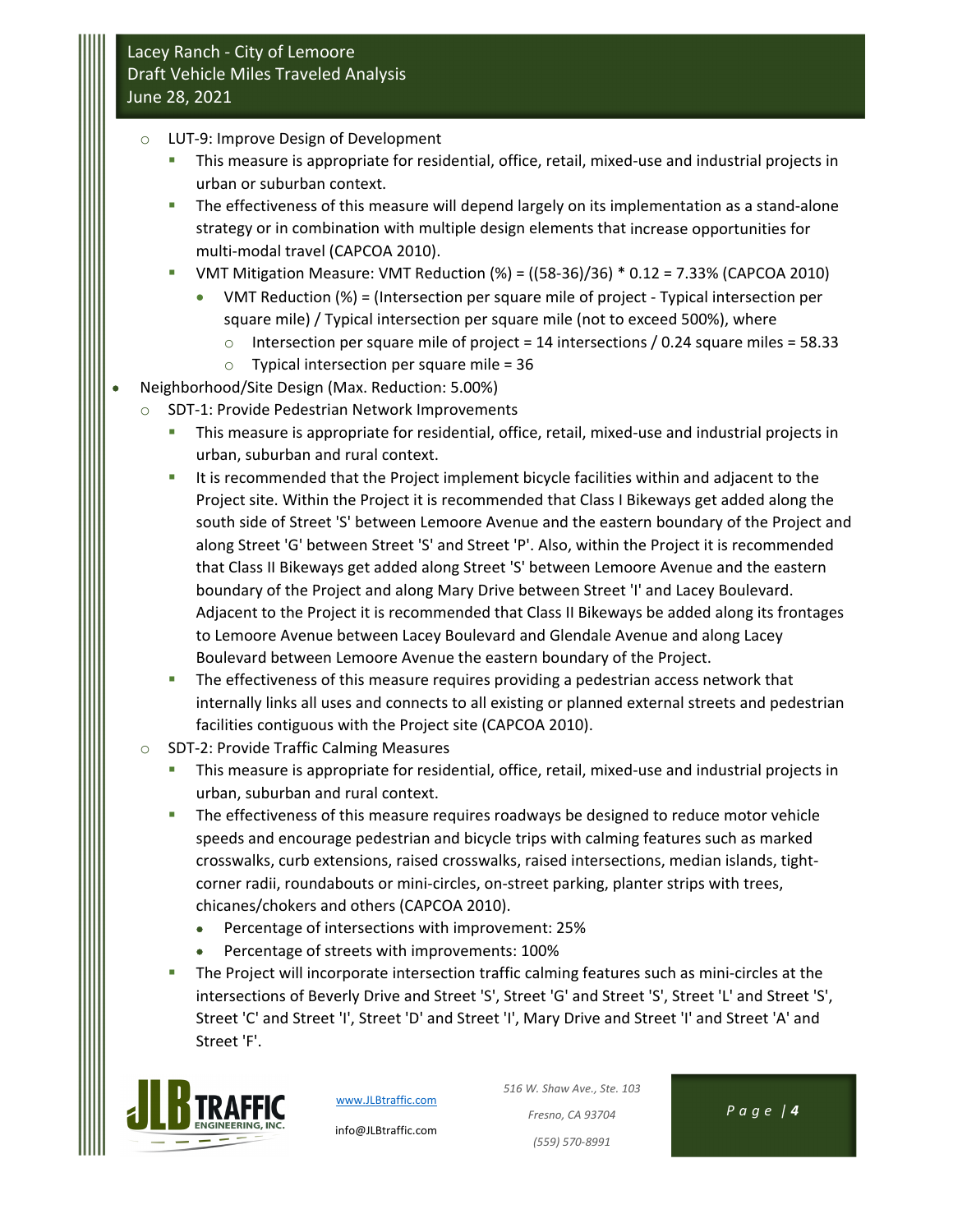- **The Project will incorporate street traffic calming features including on street parking** throughout the Project excluding Street 'S' between Lemoore Avenue and the eastern boundary of the Project as well as Mary Drive between Lacey Boulevard and Street 'J', median islands on Street 'S' between Lemoore Avenue and the Street 'D' and on Mary Drive between Lacey Boulevard and Street 'I', and planter strips with street trees throughout the Project.
- o SDT‐5: Incorporate Bike Lane Street Design (on‐site)
	- This measure is appropriate for residential, office, retail, mixed-use and industrial projects in urban or suburban context.
	- It is recommended that the Project implement of bicycle facilities within and adjacent to the Project site. Within the Project it is recommended that Class I Bikeways get added along the south side of Street 'S' between Lemoore Avenue and the eastern boundary of the Project and along Street 'G' between Street 'S' and Street 'P'. Also, within the Project it is recommended that Class II Bikeways get added along Street 'S' between Lemoore Avenue and the eastern boundary of the Project and along Mary Drive between Street 'I' and Lacey Boulevard. Adjacent to the Project it is recommended that Class II Bikeways be added along its frontages to Lemoore Avenue between Lacey Boulevard and Glendale Avenue and along Lacey Boulevard between Lemoore Avenue the eastern boundary of the Project.
	- The effectiveness of this measure will depend largely on its implementation as a stand-alone strategy or in combination with multiple design elements to strengthen street network characteristics and enhance multi‐modal environments (CAPCOA 2010).
- o SDT‐7: Provide Bike Parking with Multi‐Unit Residential Projects
	- **This measure is appropriate for residential projects in urban, suburban or rural context.**
	- The effectiveness of this measure will depend largely on its implementation as a stand-alone strategy or in combination with multiple design elements to strengthen street network characteristics and enhance multi‐modal environments (CAPCOA 2010).
	- It is recommended that the Project implement a minimum of 14 bike parking spaces within the multi-family residential component.
- o SDT‐9: Dedicate Land for Bike Trails
	- This measure is appropriate for large residential, office, retail, mixed-use and industrial projects in urban, suburban or rural context.
	- The effectiveness of this measure will depend largely on its implementation as a stand-alone strategy or in combination with multiple design elements to strengthen street network characteristics and enhance multi‐modal environments (CAPCOA 2010).
	- It is recommended that Class I Bikeways get added along the south side of Street 'S' between Lemoore Avenue and the eastern boundary of the Project and along Street 'G' between Street 'S' and Street 'P'.



www.JLBtraffic.com info@JLBtraffic.com

*516 W. Shaw Ave., Ste. 103 Fresno, CA 93704 Page | 5 (559) 570‐8991*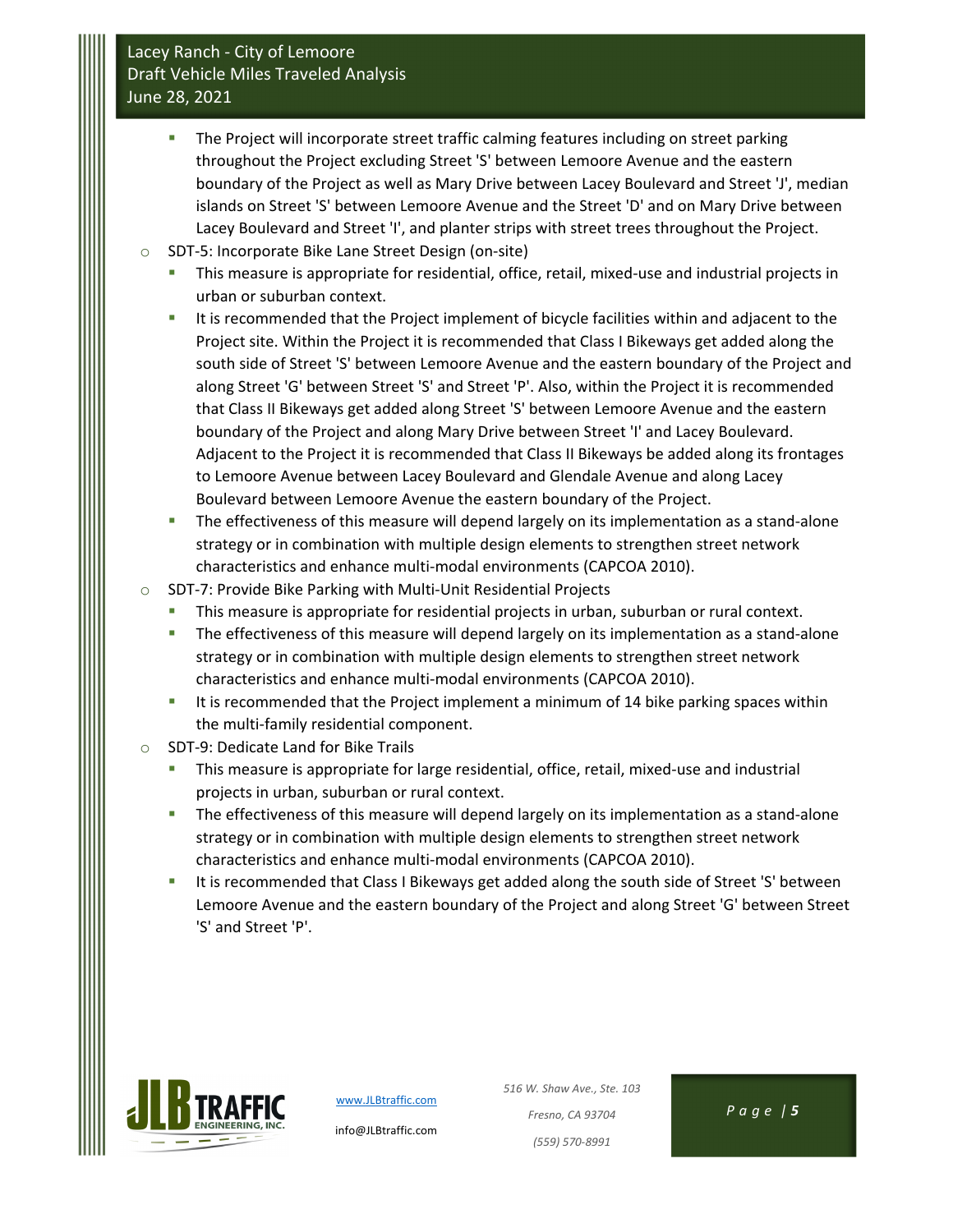Table I identifies the Recommended VMT mitigation measures appropriate for residential land uses, the recommended VMT reduction rates per the *Quantifying Greenhouse Gas Mitigation Measures* published by CAPCOA. Appendix A presents a summary of the VMT reduction associated with each mitigation measure identified in Table I.

| <b>VMT Category</b>                                        | <b>Transportation Categories</b>          |                                                   |                                      |                                                   |                                         |                                                         |                                                                      |                                      |  |
|------------------------------------------------------------|-------------------------------------------|---------------------------------------------------|--------------------------------------|---------------------------------------------------|-----------------------------------------|---------------------------------------------------------|----------------------------------------------------------------------|--------------------------------------|--|
| <b>VMT Sub-Categories</b>                                  |                                           | Land-Use/Location                                 |                                      | Neighborhood / Site Enhancement                   |                                         |                                                         |                                                                      |                                      |  |
| <b>VMT Measures</b>                                        | LUT-4: Increase Destination Accessibility | LUT-8: Locate Project near Bike<br>Path/Bike Lane | LUT-9: Improve Design of Development | SDT-1: Provide Pedestrian Network<br>Improvements | SDT-2: Provide Traffic Calming Measures | SDT-5: Incorporate Bike Lane Street<br>Design (on-site) | SDT-7: Provide Bike Parking with Multi-<br>Unit Residential Projects | SDT-9: Dedicate Land for Bike Trails |  |
| VMT Measure Reduction Rate <sup>1</sup> (%)                | 6.67                                      | N/A                                               | 7.33                                 | 2.00                                              | 0.5                                     | N/A                                                     | N/A                                                                  | N/A                                  |  |
| Max. VMT Measure Reduction Rate <sup>2</sup> (%)           | 20.00                                     | N/A                                               | 21.30                                | 2.00                                              | N/A                                     | N/A                                                     |                                                                      |                                      |  |
| Category VMT Reduction Rate (%)                            |                                           | 13.51                                             |                                      | 2.49                                              |                                         |                                                         |                                                                      |                                      |  |
| Max. Category VMT Reduction Rate <sup>2</sup> (%)          | 5.00<br>5.00                              |                                                   |                                      |                                                   |                                         |                                                         |                                                                      |                                      |  |
| Transportation VMT Reduction Rate (%)                      | 7.37 <sup>3</sup>                         |                                                   |                                      |                                                   |                                         |                                                         |                                                                      |                                      |  |
| Max. Transportation VMT Reduction Rate <sup>2</sup><br>(%) |                                           |                                                   |                                      | 10.00                                             |                                         |                                                         |                                                                      |                                      |  |

#### **Table I: Recommended VMT Mitigation Measures**

Note: 1 = VMT Reduction Rate based on engineering judgement, data provided by the developer and CAPCOA *Quantifying Greenhouse Gas Mitigation Measures*

*2 = Maximum Reduction Rates are derived from CAPCOA Quantifying Greenhouse Gas Mitigation Measures*

3 = Calculated using the Max. Category VMT Reduction Rate if the Category VMT Reduction Rate is greater than the Max. Category  *Reduction Rate*



www.JLBtraffic.com info@JLBtraffic.com *516 W. Shaw Ave., Ste. 103 Fresno, CA 93704 Page | 6 (559) 570‐8991*

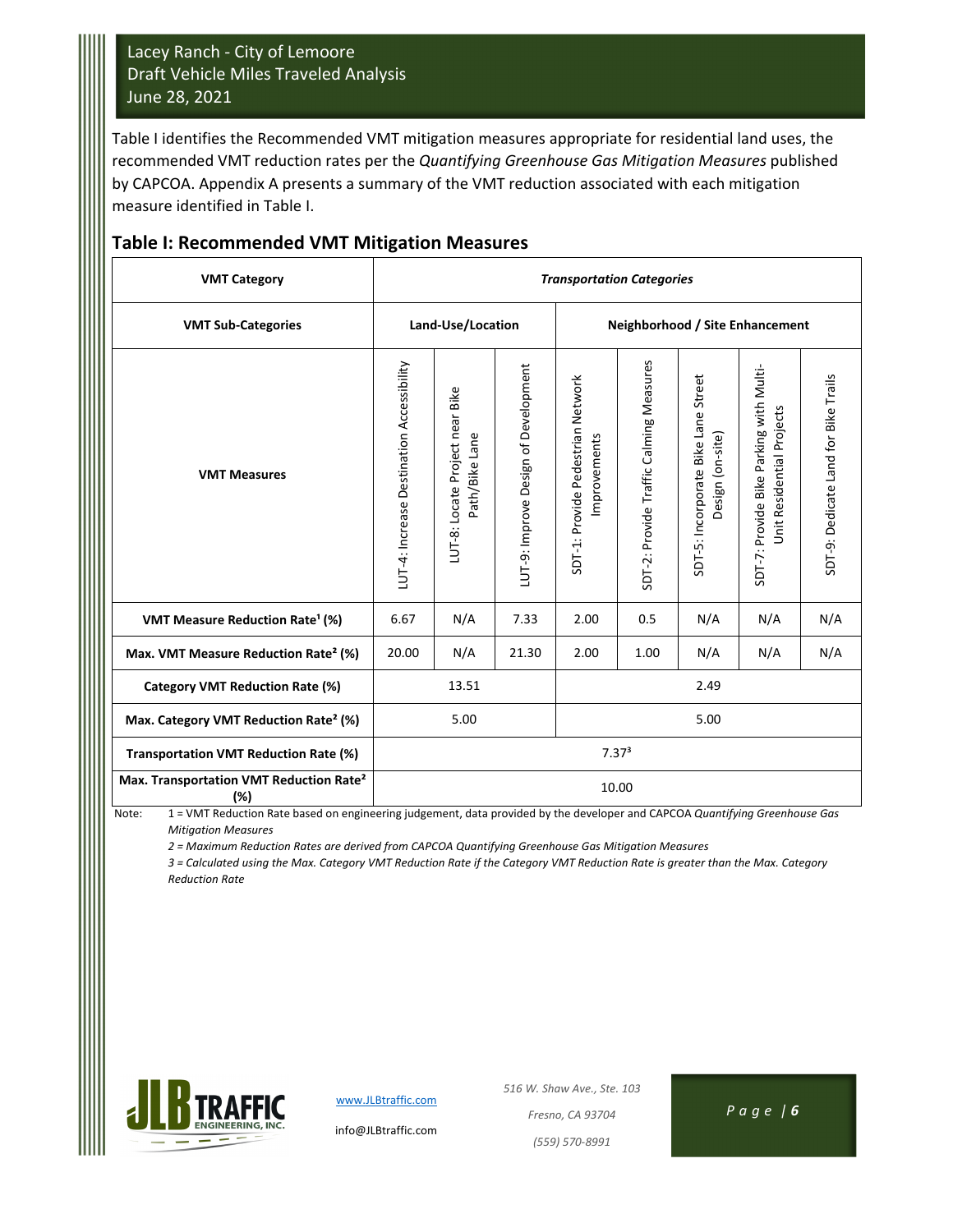### VMT Results and Conclusion

As can be seen in Table II below, VMT mitigation measures and Internal Capture are projected to reduce the residential VMT per capita from 9.29 to 8.61. This reduced residential VMT is short of meeting the City's Threshold of 8.16 VMT per capita. In conclusion, the Project with mitigations would result in significant but unavoidable VMT impacts by the residential components pursuant to the *Quantifying Greenhouse Gas Mitigation Measures* published by CAPCOA.

### **Table II: Residential VMT Results**

| <b>Project Components</b> | <b>Kinas CAG</b><br>plus Project VMT<br>Results <sup>1</sup> | <b>Reduction in VMT</b><br>from Mitigation <sup>2</sup> | <b>VMT</b> (With<br><b>Mitigations</b> ) | <b>City of Lemoore VMT</b><br><b>Threshold</b> | <b>Significant VMT</b><br>Impact? |
|---------------------------|--------------------------------------------------------------|---------------------------------------------------------|------------------------------------------|------------------------------------------------|-----------------------------------|
| Residential               | $9.29 /$ capita                                              | $-0.68/$ capita                                         | $8.61 /$ capita                          | $8.16/$ capita                                 | Yes                               |
| $\cdots$                  |                                                              |                                                         |                                          |                                                |                                   |

Note: 1 = VMT Results per Kings CAG model

2 = VMT Mitigation Measures from CAPCOA *Quantifying Greenhouse Gas Mitigation Measures*

- Per the Kings CAG model, the Project's VMT for the residential component was output to be 9.29 VMT per capita which exceeds the City of Lemoore threshold of 8.16 VMT per capita.
- The reduction of VMT per capita from recommended mitigations is 0.68 and reduces the residential VMT per Capita to 8.61.
- As a result, the residential components after applying reductions from mitigations are projected to result in a significant but unavoidable VMT impact.



www.JLBtraffic.com

info@JLBtraffic.com

*516 W. Shaw Ave., Ste. 103 Fresno, CA 93704 Page | 7 (559) 570‐8991*

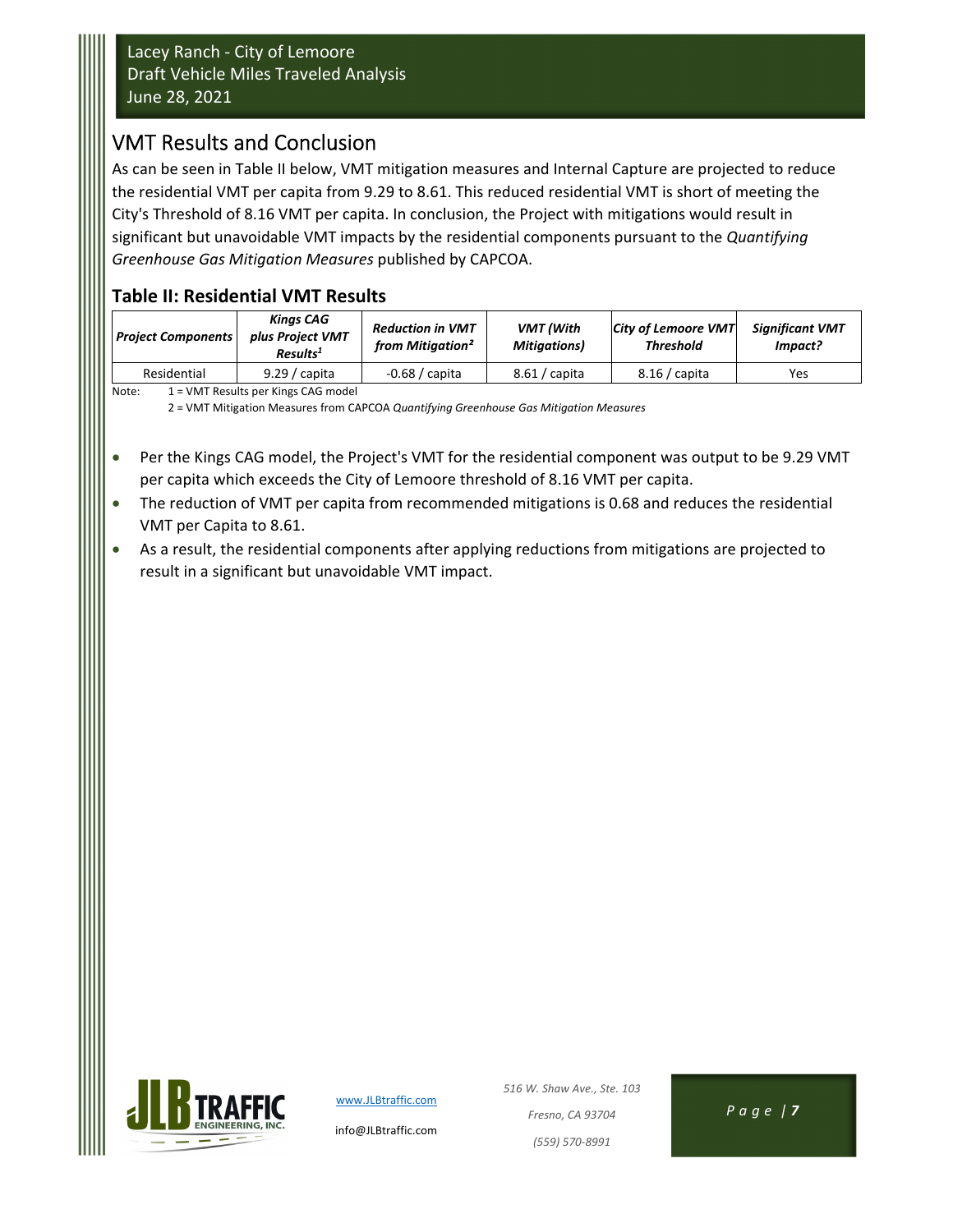# Study Participants

#### **JLB Traffic Engineering, Inc. Personnel**

| Jose Luis Benavides, PE, TE | Project Manager         |
|-----------------------------|-------------------------|
| Susana Maciel, EIT          | Project Engineer        |
| Matthew Arndt, EIT          | Engineer I/II           |
| Jesus Garcia                | Engineer I/II           |
| Javier Rios                 | Engineer I/II           |
| Adrian Benavides            | <b>Engineering Aide</b> |
| Christian Sanchez           | <b>Engineering Aide</b> |

#### **Persons Consulted:**

| Travis L. Crawford, AICP | Crawford & Bowen Planning, Inc. |
|--------------------------|---------------------------------|
| Jeff Roberts             | Assemi Group, Inc.              |
| Steve Brandt             | City of Lemoore                 |
| Judy Holwell             | City of Lemoore                 |
| Dominic Tyburski         | County of Kings                 |
| Michael Navarro          | Caltrans                        |
| Lorena Mendibles         | Caltrans                        |



www.JLBtraffic.com

info@JLBtraffic.com

*516 W. Shaw Ave., Ste. 103 Fresno, CA 93704 Page | 8 (559) 570‐8991*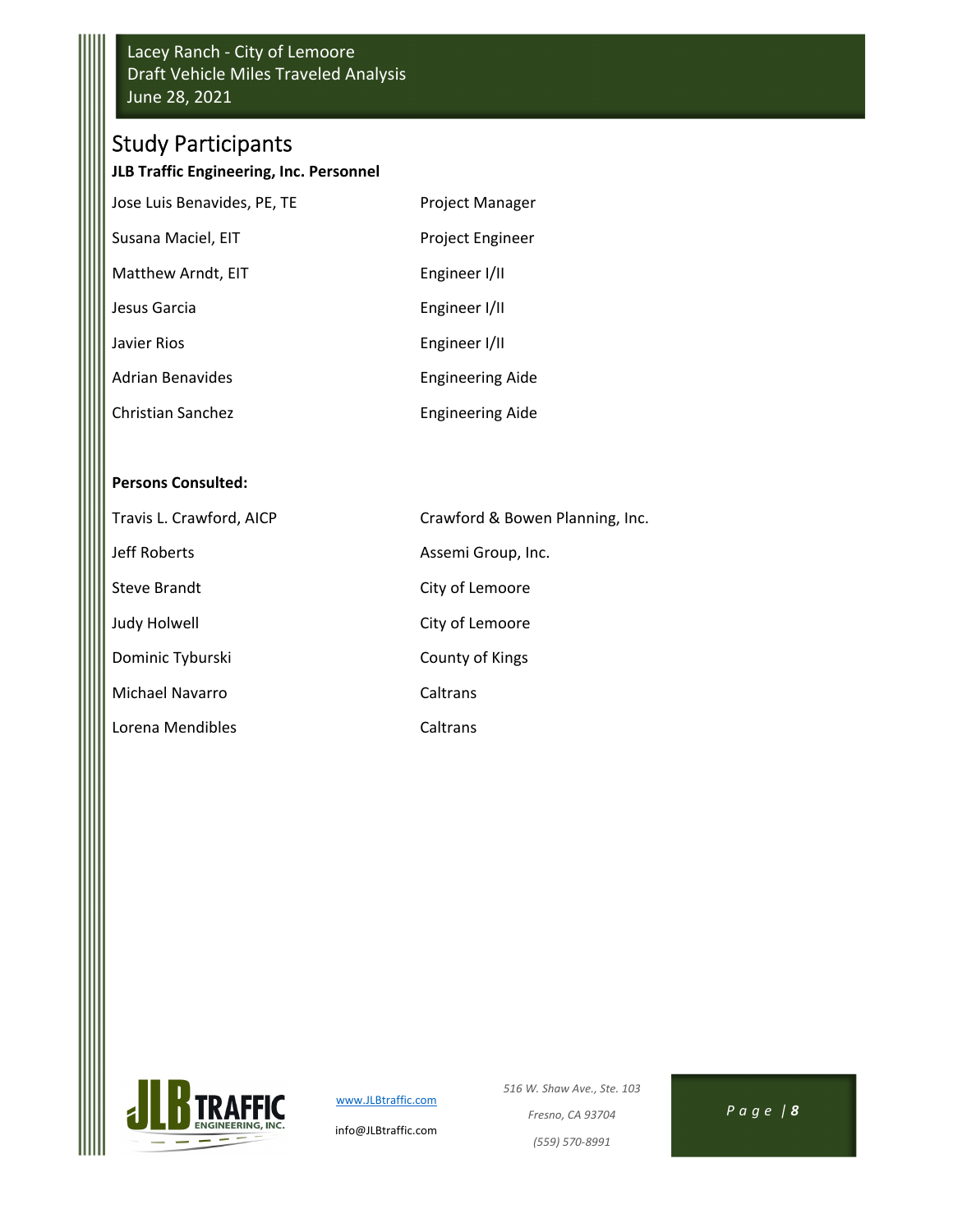### References

- California Air Pollution Control Officers Association. 2010. "Quantifying Greenhouse Gas Mitigation Measures: A Resource For Local Government To Assess Emission Reductions From Greenhouse Gas Mitigation Measures". Sacramento: State of California.
- California Department of Transportation. 2020. "California Highway Design Manual". Sacramento: State of California.

California Department of Transportation. 2020. "California Manual On Uniform Traffic Control Devices, FHWA's MUTCD 2009 Edition, including Revisions 1 & 2 as amended for use in California ". Sacramento: 2014 ed. State of California, pp.1‐1419.

California Department of Transportation. 2002. "Guide For The Preparation Of Traffic Impact Studies". State of California, pp.1‐19. 2014.

City of Lemoore. 2008. "City of Lemoore 2030 General Plan". Lemoore: City of Lemoore, Ch. 4.

County of Kings. 2010. "2035 Kings County General Plan". Kings: County of Kings, Circulation Element.

County of Kings. 2011. "2011 Kings County Regional Bicycle Plan". Kings: County of Kings, pp.1‐70.

Governor's Office of Planning and Research. 2018. Technical Advisory On Evaluating Transportation Impacts In CEQA. Ebook. Sacramento: State of California, pp.1‐34. Available at: <https://opr.ca.gov/docs/20190122‐743\_Technical\_Advisory.pdf> [Accessed 20 January 2021].

Institute of Transportation Engineers. 2017. "Trip Generation Manual". Washington: Institute of Transportation Engineers. Vol. 1‐3.



www.JLBtraffic.com

info@JLBtraffic.com

*516 W. Shaw Ave., Ste. 103 Fresno, CA 93704 Page | 9 (559) 570‐8991*

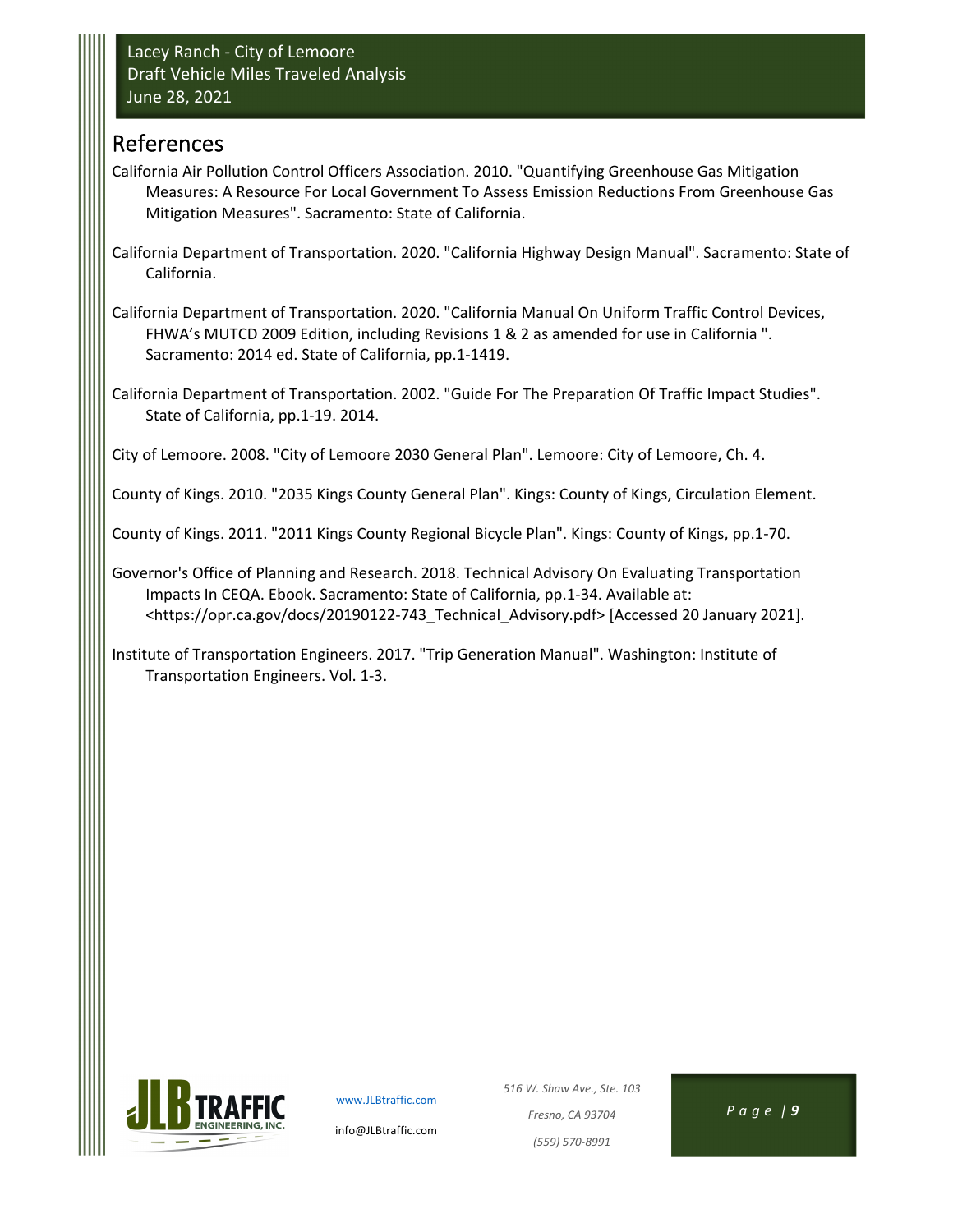**Appendix A: VMT Output and Mitigation Measures**



www.JLBtraffic.com

info@JLBtraffic.com

*516 W. Shaw Ave., Ste. 103 Fresno, CA 93704 A p p | A (559) 570‐8991*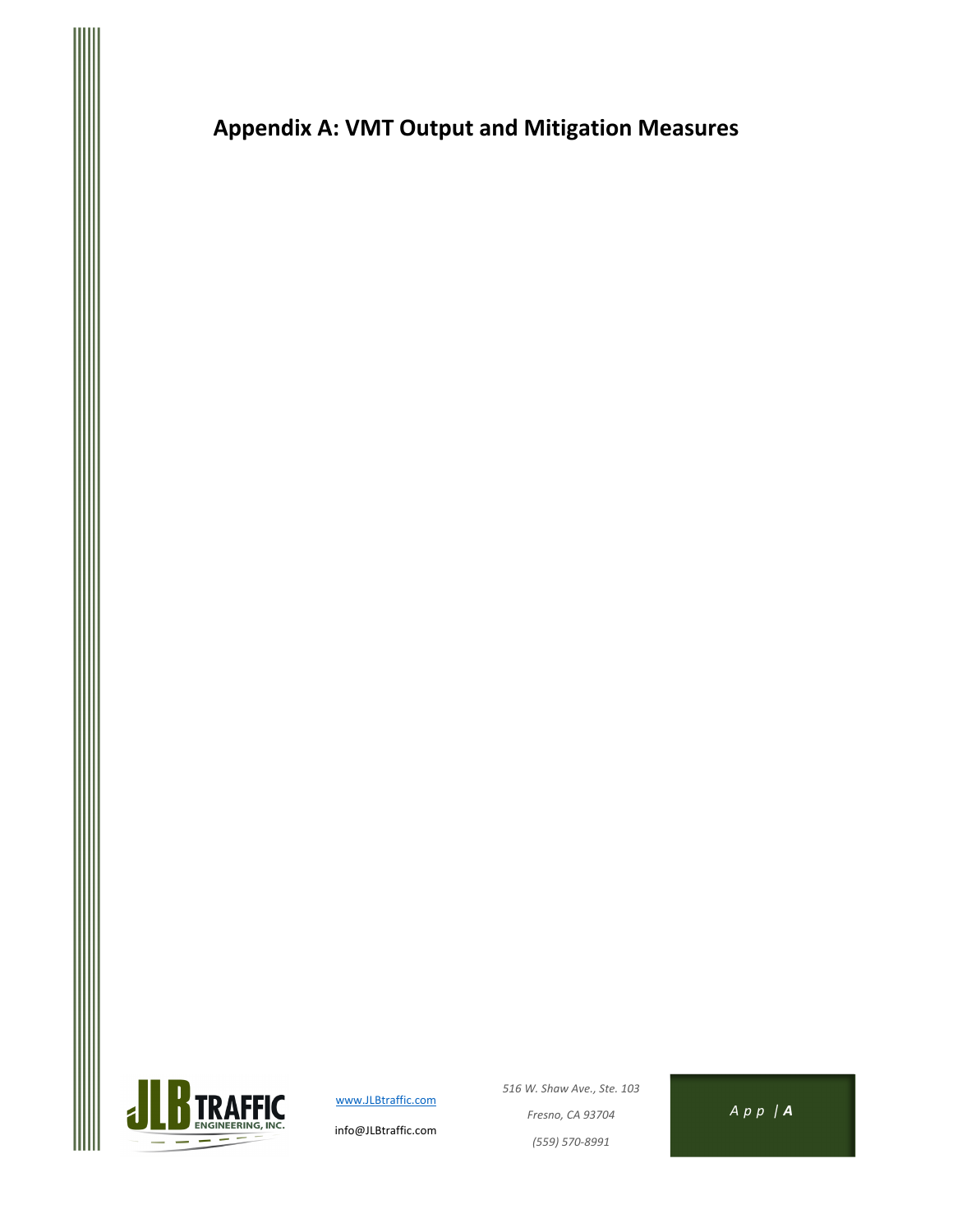| <b>ZN</b> | É |                           |            | Home Based     | Home Based Work |                       | VMT per    |
|-----------|---|---------------------------|------------|----------------|-----------------|-----------------------|------------|
|           |   | ation<br>ndo <sub>c</sub> | Employment | Production VMT | Attraction VMT  | <b>VMT</b> per Capita | Employment |
| 949       |   | ľ                         |            | 3521.30        | 0.00            | 7.38                  | 0.00       |
| 950       |   | ¢                         |            | 7141.56        | $\frac{0}{0}$   | 9.65                  | 0.00       |
|           |   | 28                        |            | 11113.85       | 0.00            | 85<br>9.              | 0.00       |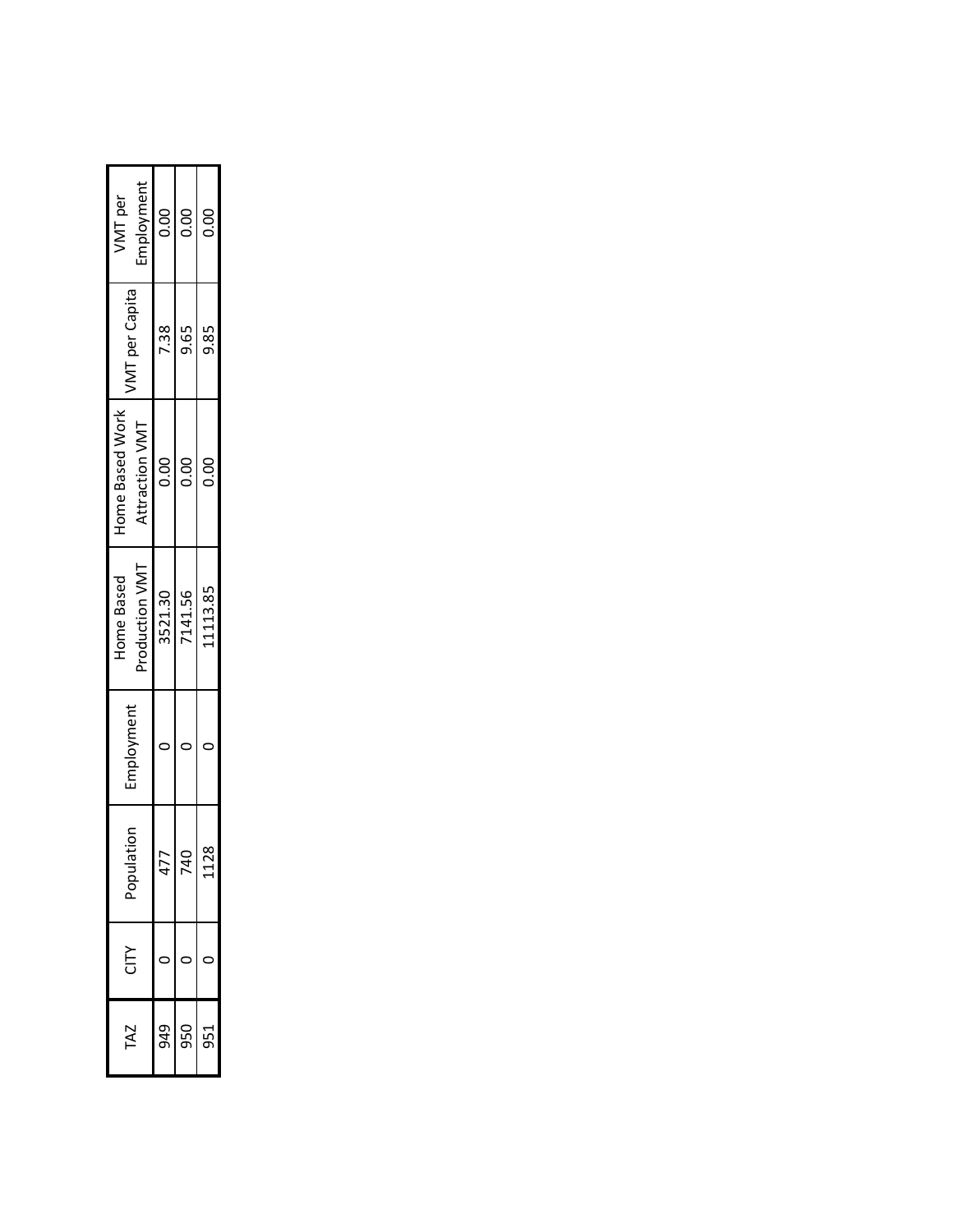|           |                                                                                              | TAZ:                                   | Average                       |
|-----------|----------------------------------------------------------------------------------------------|----------------------------------------|-------------------------------|
|           | Land Use:                                                                                    | Residential                            |                               |
|           |                                                                                              | Kings CAG Total Project VMT Output:    | 21776.71                      |
|           | 2345.00                                                                                      |                                        |                               |
|           | Kings CAG Project Select Zone VMT per Capita Output:                                         | 9.29                                   |                               |
|           | County of Kings Average VMT per Capita (Based on Kings CAG Model):                           |                                        | 9.60                          |
|           | City of Lemoore VMT Threshold (15% reduction to the County of Kings Average VMT per Capita): |                                        | 8.16                          |
|           |                                                                                              | <b>Target VMT Satisfied?</b>           | <b>FALSE</b>                  |
|           |                                                                                              | % deviation from target threshold:     | 12.16%                        |
| Measure # | <b>VMT Mitigation</b>                                                                        | Grouped with                           | <b>VMT Reduction Rate (%)</b> |
|           | Land Use/Location                                                                            |                                        |                               |
| LUT-4     | <b>Increase Destination Accessibility</b>                                                    | N/A                                    | 6.67%                         |
| LUT-8     | Locate Project near Bike Path/Bike Lane<br>Improve Design of Development                     | N/A                                    |                               |
| LUT-9     | 7.33%                                                                                        |                                        |                               |
|           | 13.51%                                                                                       |                                        |                               |
|           | 5.00%                                                                                        |                                        |                               |
|           |                                                                                              |                                        |                               |
| SDT-1     | Provide Pedestrian Network Improvements                                                      | N/A                                    | 2.00%                         |
| SDT-2     | <b>Provide Traffic Calming Measures</b>                                                      | N/A                                    | 0.50%                         |
| SDT-5     | Incorporate Bike Lane Street Design (on-site)                                                | LUT-9                                  | N/A                           |
| SDT-7     | Provide Bike Parking with Multi-Unit Residential Projects                                    | LUT-9                                  | N/A                           |
| SDT-9     | Dedicate Land for Bike Trails                                                                | LUT-9                                  | N/A                           |
|           | <b>Neighborhood/Site Enhancements Category VMT Reduction (%)</b>                             |                                        | 2.49%                         |
|           | Max. Neighborhood/Site Enhancements Category VMT Reduction (%)                               |                                        | 5.00%                         |
|           | <b>Transportation Cross-Category VMT Reduction (%)</b>                                       |                                        | 7.37%                         |
|           | Max. Transportation Cross-Category VMT Reduction (%)                                         |                                        | 10.00%                        |
|           |                                                                                              | Project VMT with Mitigation:           | 8.61                          |
|           |                                                                                              | <b>VMT Reduction from Mitigations:</b> | 0.68                          |
|           |                                                                                              | City of Lemoore VMT Threshold:         | 8.16                          |
|           |                                                                                              | <b>Target VMT Satisfied?</b>           | <b>FALSE</b>                  |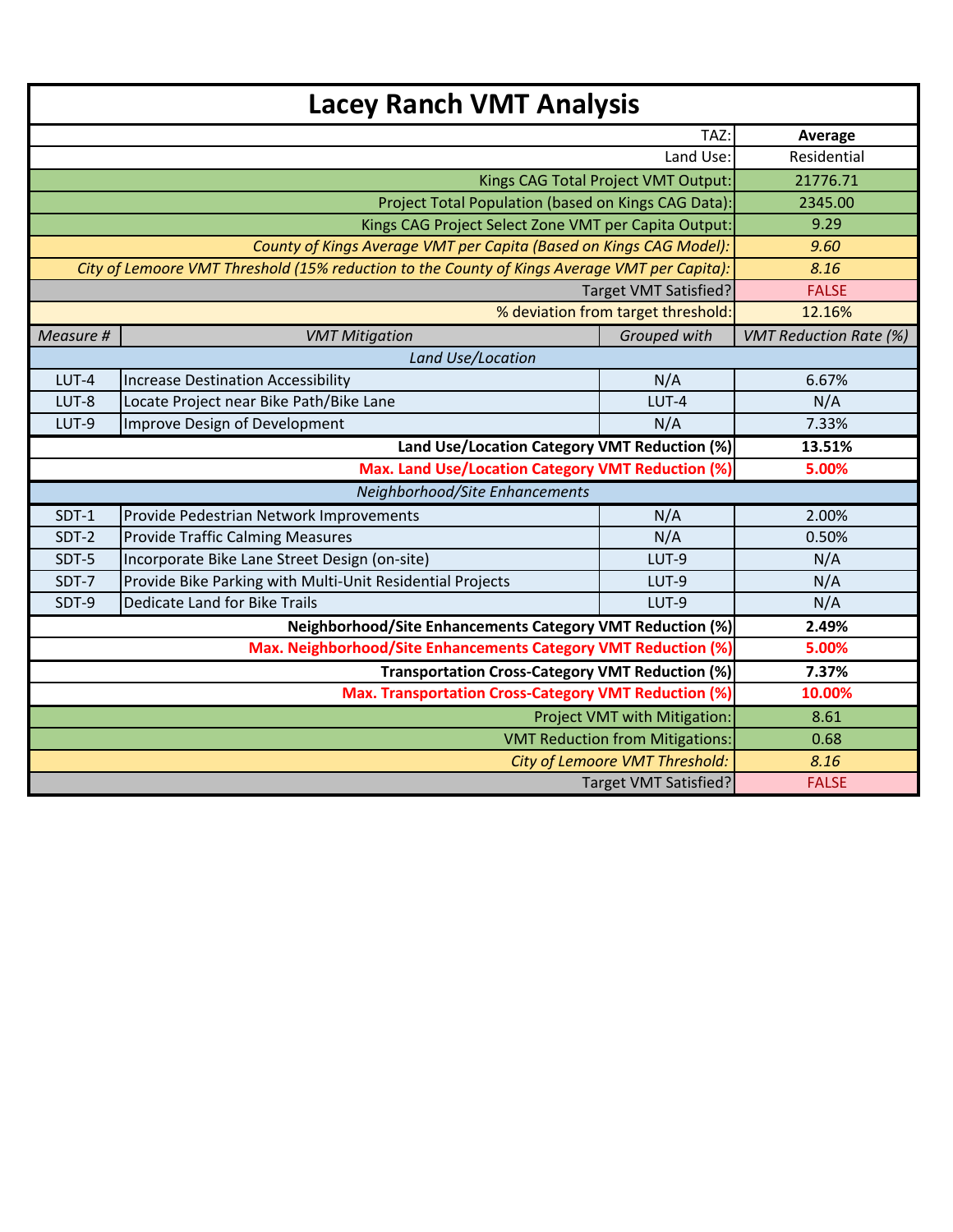| <b>CAPCOA</b><br>$\bullet$<br><b>Chapter</b>                                   |                                                                                               |                                                                                                                                                                  | Vehicles                           |                                                                                                 | Electrify Loading Docks                                             | Utilize Alternative<br><b>Fueled Vehicles</b> | Utilize Electric or Hybrid<br>Vehicles       |                                               |                                                                                                                       |                                     |                                                           |                                                 |                            |                        |                                                           |                                                                                      |                                 |
|--------------------------------------------------------------------------------|-----------------------------------------------------------------------------------------------|------------------------------------------------------------------------------------------------------------------------------------------------------------------|------------------------------------|-------------------------------------------------------------------------------------------------|---------------------------------------------------------------------|-----------------------------------------------|----------------------------------------------|-----------------------------------------------|-----------------------------------------------------------------------------------------------------------------------|-------------------------------------|-----------------------------------------------------------|-------------------------------------------------|----------------------------|------------------------|-----------------------------------------------------------|--------------------------------------------------------------------------------------|---------------------------------|
| Pricing needs further<br>Global Cap for Road                                   | study                                                                                         | Max Reduction =<br>25% (all VMT)                                                                                                                                 | Road Pricing<br>Management         | Max Reduction = 25%                                                                             | Cordon Pricing (22%)                                                | Improvements<br>Traffic Flow<br>(45% CO2)     | Required Contributions<br>by Project         |                                               |                                                                                                                       |                                     |                                                           |                                                 |                            |                        |                                                           |                                                                                      |                                 |
| nsportation Strategies Organization                                            |                                                                                               | overall; work $VMT = 25\%$ ;<br>Max Reduction = 15%<br>school $VMT = 65\%$ ;                                                                                     | Commute Trip<br>Reduction          | Max Reduction = 25% (work<br>VMT)<br>(assumes mixed use)                                        | Required = 21% work VMT<br>Voluntary = 6.2% work VMT<br>CTR Program | Transit Fare Subsidy<br>(20% work VMT)        | Employee Parking Cash-out<br>(7.7% work VMT) | Workplace Parking Pricing<br>(19.7% work VMT) | Alternative Work Schedules &<br>(5.5% work VMT)<br>Telecommute                                                        | CTR Marketing<br>(5.5% work VMT)    | Employer-Sponsored<br>Vanpool/Shuttle<br>(13.4% work VMT) | Ride Share Program<br>(15% work VMT)            | Bike Share Program         | End of Trip Facilities | Preferential Parking Permit                               | School Pool<br>(15.8% school VMT)                                                    | (6.3% school VMT)<br>School Bus |
|                                                                                |                                                                                               | $5\%$ ; suburban = $10\%$                                                                                                                                        | Transit System<br>Improvements     | Max Reduction = 10%                                                                             | Network Expansion<br>(8.2%)                                         | Service Frequency /<br>Speed (2.5%)           | Bus Rapid Transit (3.2%)                     | Access Improvements                           | Station Bike Parking                                                                                                  | Local Shuttles                      | Park & Ride Lots*                                         |                                                 |                            |                        |                                                           |                                                                                      |                                 |
| Chart 6-2: Tra                                                                 |                                                                                               |                                                                                                                                                                  | Parking Policy /<br>Pricing        | Max Reduction = 20%                                                                             | Parking Supply Limits<br>(12.5%)                                    | <b>Unbundled Parking Costs</b><br>(13%)       | On-Street Market Pricing<br>(5.5%)           | Residential Area Parking<br>Permits           |                                                                                                                       |                                     |                                                           |                                                 |                            |                        |                                                           |                                                                                      |                                 |
| Transportation Measures (Five Subcategories) Global Maximum Reduction (all VMT | urban = 75%; compact infill = 40%; suburban center or suburban with NEV = 20%; suburban = 15% | Transportation Measures (Four Categories) Cross-Category Max Reduction (all VMT):<br>urban = 70%; compact infill = 35%; suburban center or suburban with NEV = 1 | Neighborhood / Site<br>Enhancement | without NEV = $5\%$ ;<br>with NEV = $15\%$<br>Max Reduction:                                    | Pedestrian Network (2%)<br>2.00%                                    | Traffic Calming (1%)<br>0.5%                  | NEV Network (14.4)<br><nev parking=""></nev> | Car Share Program (0.7%)                      | <lanés> <parking><br/><land dedication="" for="" trails=""><br/>∨<br/><b>Bicycle Network</b></land></parking></lanés> | Urban Non-Motorized<br><b>Zones</b> |                                                           |                                                 |                            |                        | Note: Strategies in bold text are primary strategies with | reported VMT reductions; non-bolded strategies are<br>support or grouped strategies. |                                 |
|                                                                                |                                                                                               |                                                                                                                                                                  | Land Use<br>Location               | urban = 65%, compact infill =<br>30%, suburban center = 10%;<br>suburban = 5%<br>Max Reduction: | Density (30%)                                                       | Design (21.3%)<br>7.33%                       | Location Efficiency (65%)                    | Diversity (30%)                               | Destination Accessibility<br>$(20\%) 6.67\%$                                                                          | Transit Accessibility (25%)         | BMR Housing (1.2%)                                        | Orientation Toward Non-<br><b>Auto Corridor</b> | Proximity to Bike Path N/A |                        |                                                           |                                                                                      |                                 |

55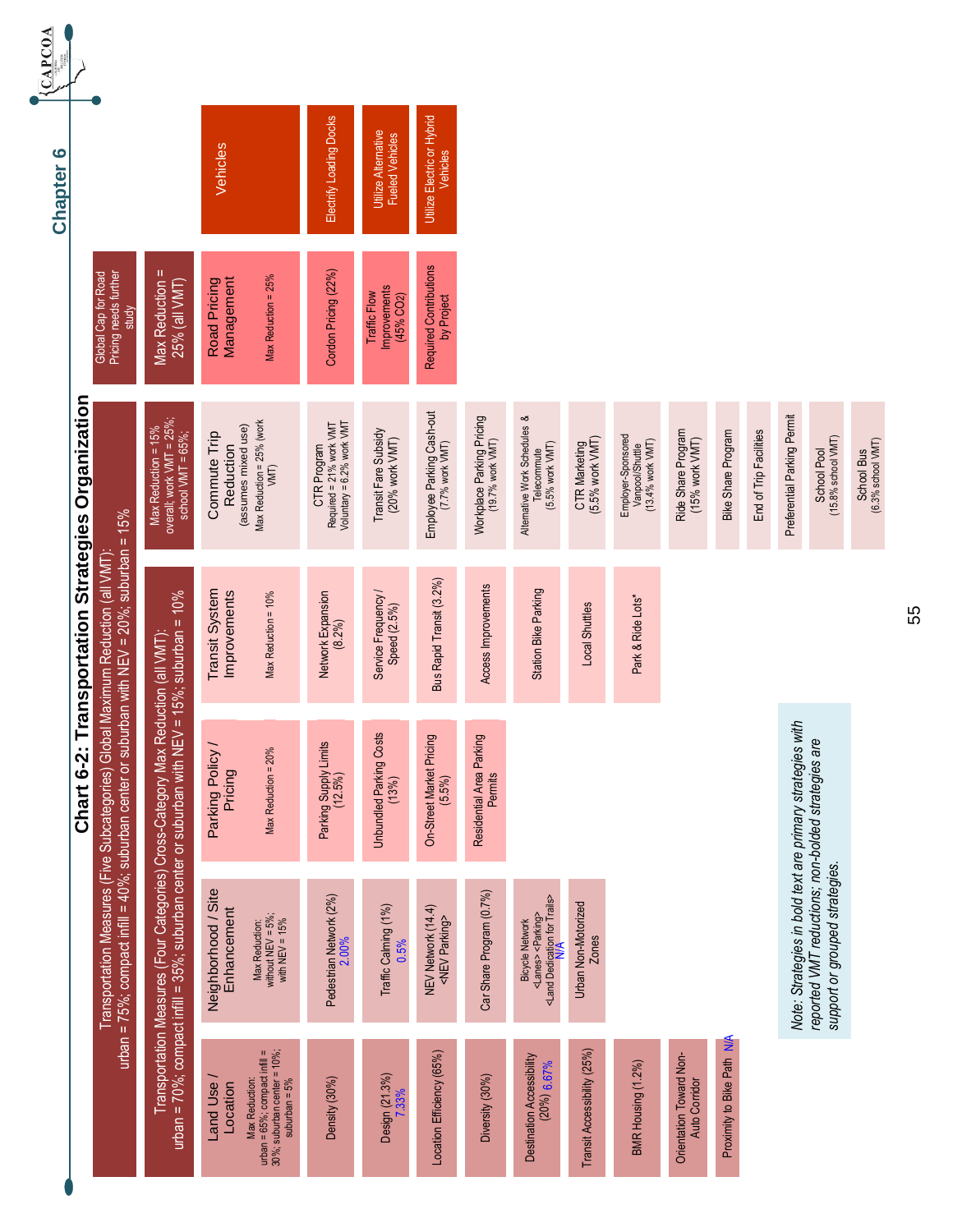CEQA# **MM D-3**

See introduction to transportation section for a discussion of how to estimate trip rates and VMT. The  $CO<sub>2</sub>$  emissions are calculated from VMT as follows:

 $CO<sub>2</sub> = VMT \times EF<sub>running</sub>$ 

Where:

traveled

for running emissions

#### **Inputs:**

The following information needs to be provided by the Project Applicant:

• Distance to downtown or major job center

#### **Mitigation Method:**

% VMT Reduction = Center Distance \* B [not to exceed 30%]

Where

#### The project will be located in an area with high accessibility to destinations. Destination accessibility is measured in terms of the number of jobs or other attractions reachable within a given travel time, which tends to be highest at central locations and lowest at peripheral ones. The location of the project also increases the potential for pedestrians to walk and bike to these destinations and therefore reduces the VMT.

**Range of Effectiveness:** 6.7 – 20% vehicle miles traveled (VMT) reduction and therefore 6.7-20% reduction in GHG emissions.

**Measure Description:** 

### **Measure Applicability:**

- Urban and suburban context
- Negligible impact in a rural context
- Appropriate for residential, retail, office, industrial and mixed-use projects

#### **Baseline Method:**

# $VMT$  = vehicle miles

 $EF_{running} =$  emission factor



**3.1.4 Increase Destination Accessibility**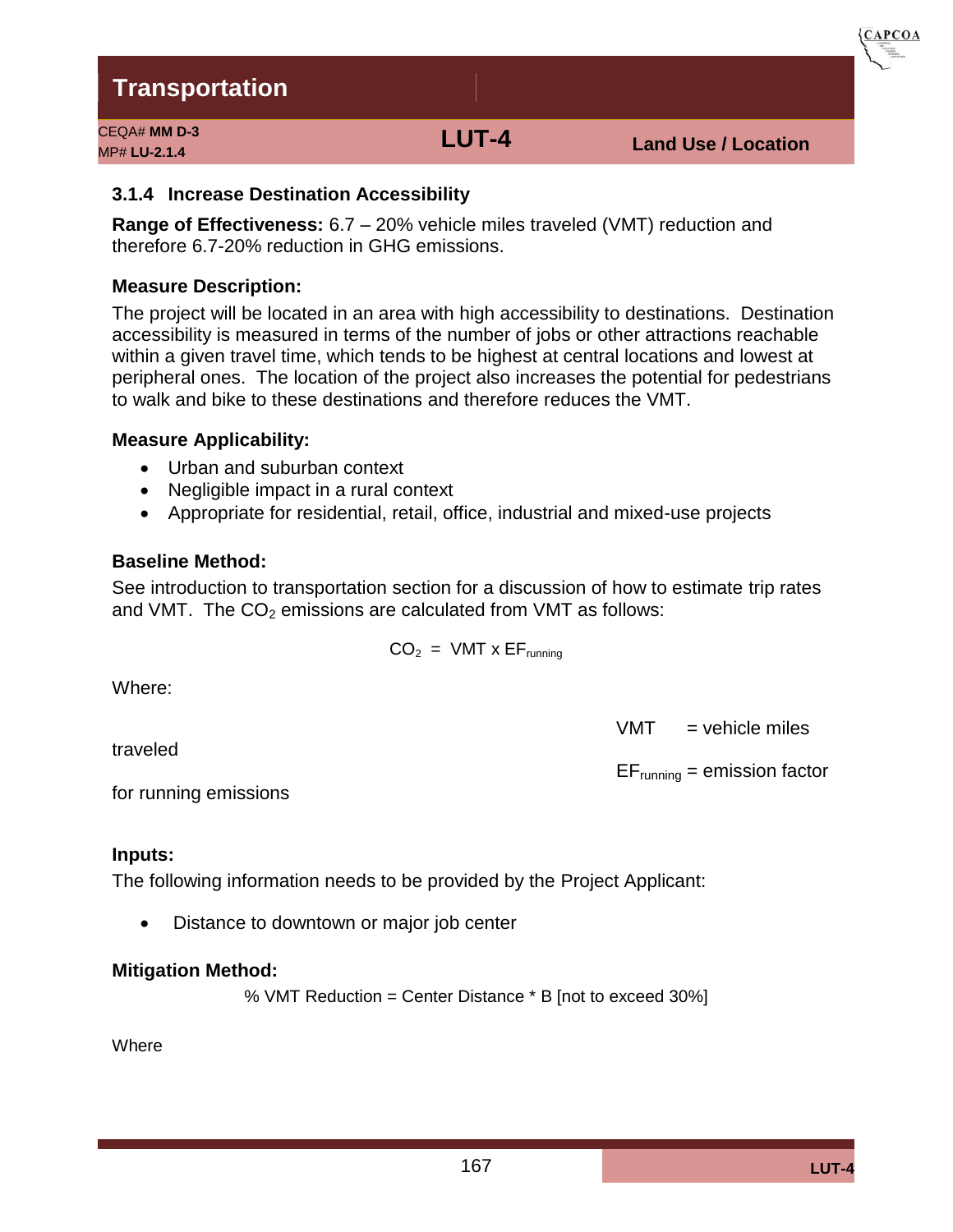| CEQA# MM D-3<br>MP# LU-2.1.4 | LUT-4 | <b>Land Use / Location</b> |
|------------------------------|-------|----------------------------|
|                              |       |                            |

Center Distance = Percentage decrease in distance to downtown or major job center versus typical ITE suburban development = (distance to downtown/job center for typical ITE development – distance to downtown/job center for project) / (distance to downtown/job center for typical ITE development)

Center Distance = 12 - Distance to downtown/job center for project) / 12 See Appendix C for detail

B = Elasticity of VMT with respect to distance to downtown or major job center (0.20 from [1])

#### **Assumptions:**

Data based upon the following references:

[1] Ewing, R., and Cervero, R., "Travel and the Built Environment - A Meta-Analysis." Journal of the American Planning Association, <to be published> (2010). Table 4.

| Pollutant             | Category Emissions Reductions <sup>38</sup> |
|-----------------------|---------------------------------------------|
| CO <sub>2</sub> e     | $6.7 - 20%$ of running                      |
| <b>PM</b>             | $6.7 - 20\%$ of running                     |
| CO                    | $6.7 - 20%$ of running                      |
| <b>NO<sub>x</sub></b> | $6.7 - 20%$ of running                      |
| SO <sub>2</sub>       | $6.7 - 20%$ of running                      |
| <b>ROG</b>            | $4 - 12\%$ of total                         |

#### **Emission Reduction Ranges and Variables:**

#### **Discussion:**

The VMT reductions for this strategy are based on changes in distance to key destinations versus the standard suburban distance in North America. This distance is used as a baseline to mirror the distance to destinations reflected in the land uses for the ITE Trip Generation Manual, which is the baseline method for determining VMT.

The purpose for the 30% cap on % VMT reduction is to limit the influence of any single environmental factor (such as destination accessibility). This emphasizes that community designs that implement multiple land use strategies (such as density,

**CAPCOA** 

 $38$  The percentage reduction reflects emission reductions from running emissions. The actual value will be less than this when starting and evaporative emissions are factored into the analysis. ROG emissions have been adjusted to reflect a ratio of 40% evaporative and 60% exhaust emissions based on a statewide EMFAC run of all vehicles.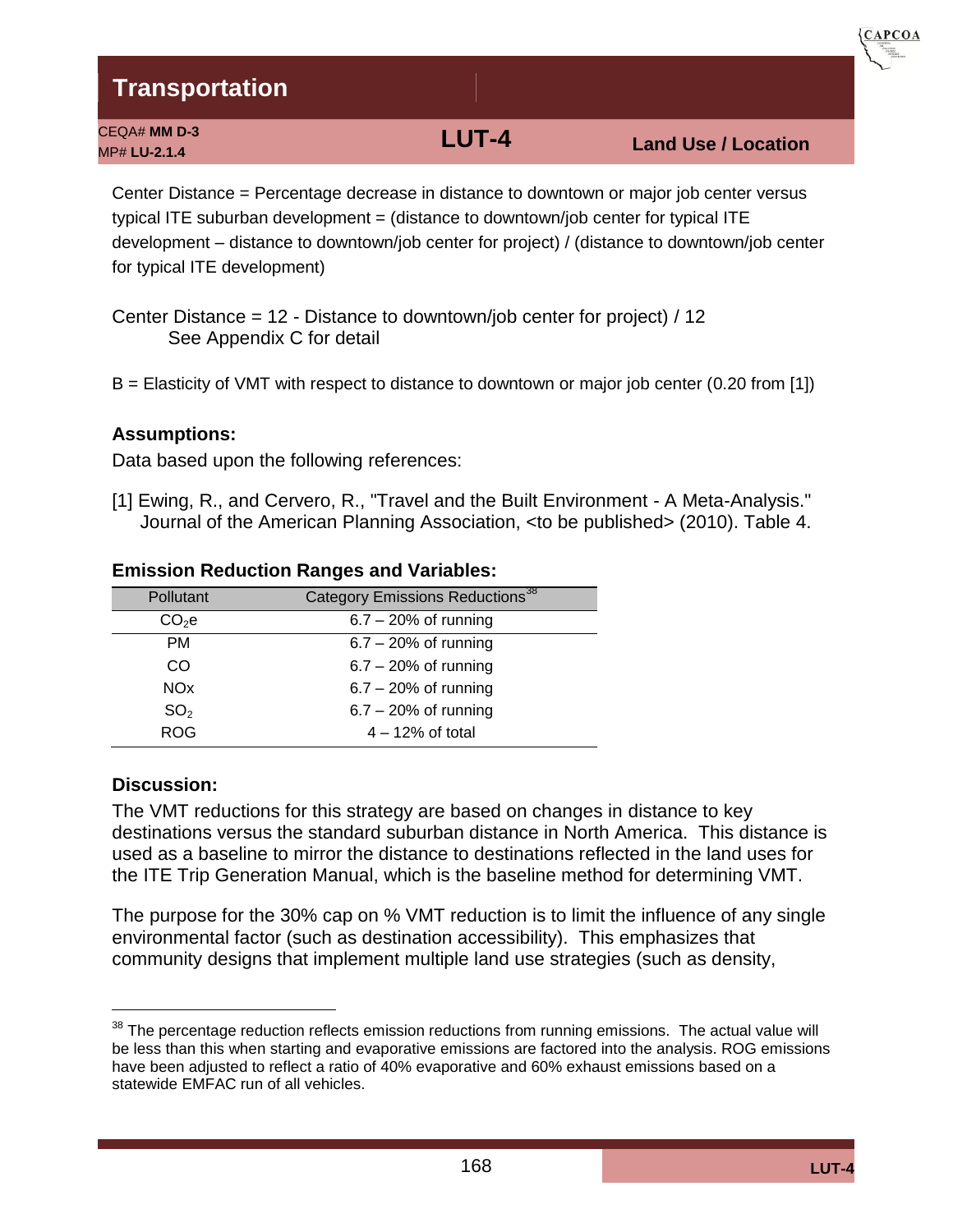CEQA# **MM D-3**

MP# **LU-2.1.4 LUT-4 Land Use / Location**

**CAPCOA** 

design, diversity, destination, etc.) will show more of a reduction than relying on improvements from a single land use factor.

### **Example:**

Sample calculations are provided below:

- Low Range % VMT Reduction (8 miles to downtown/job center) =  $0.20 = 6.7\%$ 12  $\frac{12-8}{12}$  × 0.20 =
- $\bullet$  High Range % VMT Reduction (0.1 miles to downtown/job center) =  $0.20 = 20.0\%$ 12  $\frac{12 - 0.1}{10} \times 0.20 =$

### **Preferred Literature:**

- $\bullet$  -0.20 = elasticity of VMT with respect to job accessibility by auto
- $\bullet$  -0.20 = elasticity of VMT with respect to distance to downtown

The Ewing and Cervero report [1] finds that VMT is strongly related to measures of accessibility to destinations. The weighted average elasticity of VMT with respect to job accessibility by auto is -0.20 (looking at five total studies). The weighted average elasticity of VMT with respect to distance to downtown is -0.22 (looking at four total studies, of which one controls for self selection $39$ ).

### **Alternative Literature:**

• 10-30% reduction in vehicle trips

The VTPI literature [2] suggests a 10-30% reduction in vehicle trips for "smart growth" development practices that result in more compact, accessible, multi-modal communities where travel distances are shorter, people have more travel options, and it is possible to walk and bicycle more.

### **Alternative Literature References:**

[2] Litman, T., 2009. "Win-Win Emission Reduction Strategies." Victoria Transport Policy Institute (VTPI). Website: [http://www.vtpi.org/wwclimate.pdf.](http://www.vtpi.org/wwclimate.pdf) Accessed March 2010. (p. 7, Table 3)

 $39$  Self selection occurs when residents or employers that favor travel by non-auto modes choose locations where this type of travel is possible. They are therefore more inclined to take advantage of the available options than a typical resident or employee might otherwise be.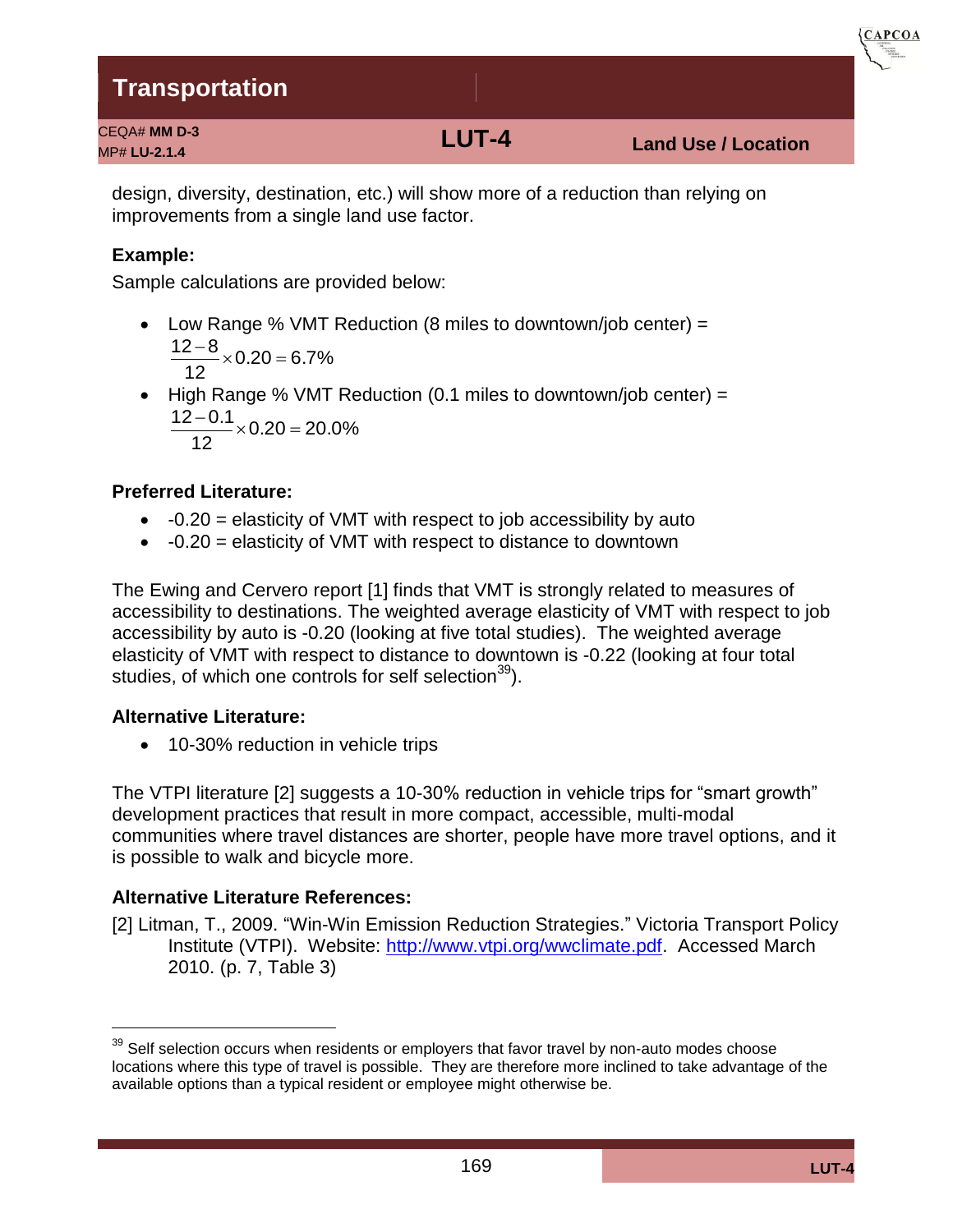

**Other Literature Reviewed:** 

None

# **Project-Specific VMT Reduction Calculation**

**% VMT Reduction = ((12-8)/12) \* 0.20 = 6.67%**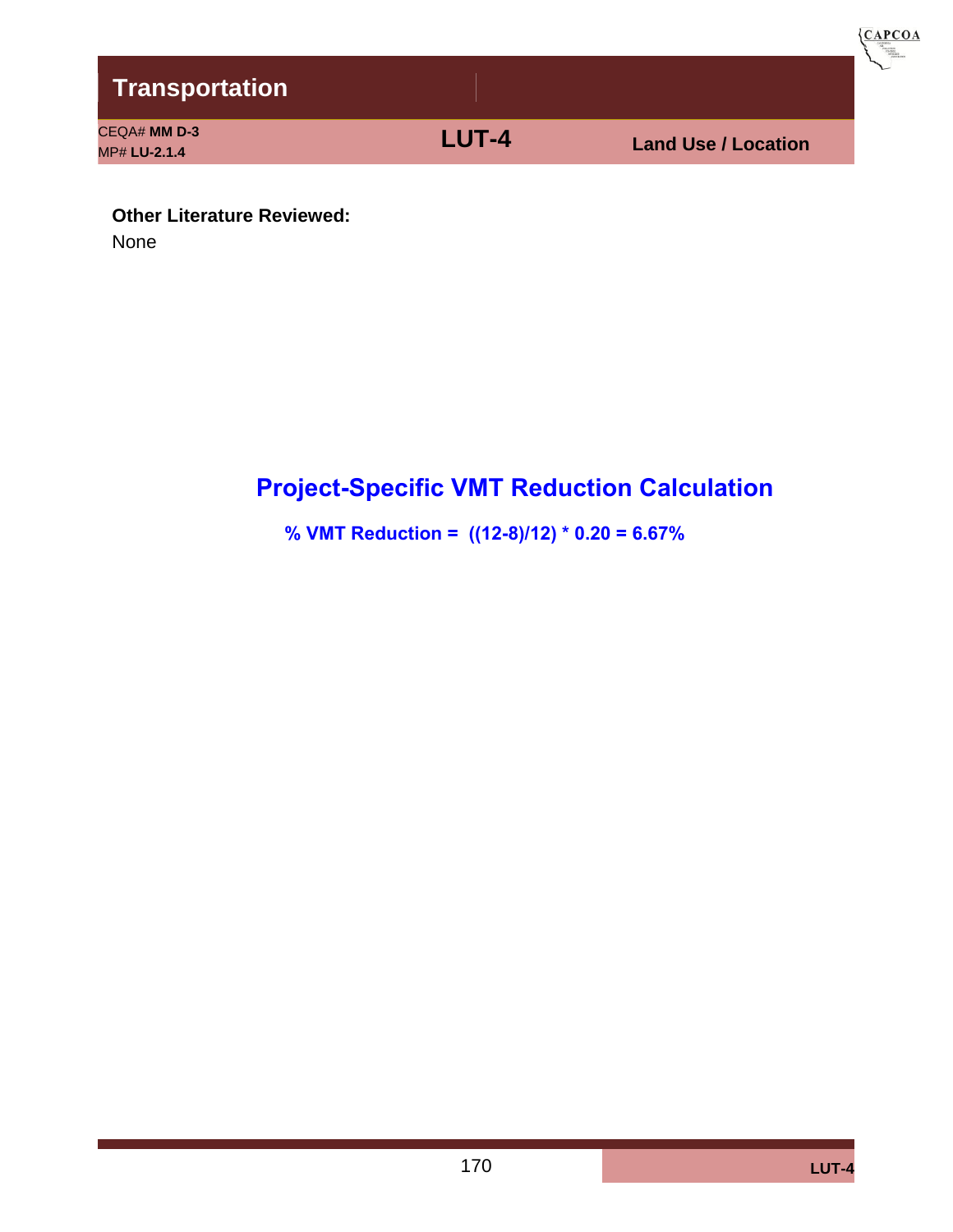**LUT-8 Land Use / Location**

**CAPCOA** 

### **3.1.8 Locate Project near Bike Path/Bike Lane**

**Range of Effectiveness:** Grouped strategy. [See LUT-4]

#### **Measure Description:**

A Project that is designed around an existing or planned bicycle facility encourages alternative mode use. The project will be located within 1/2 mile of an existing Class I path or Class II bike lane. The project design should include a comparable network that connects the project uses to the existing offsite facilities.

This measure is most effective when applied in combination of multiple design elements that encourage this use. Refer to Increase Destination Accessibility (LUT-4) strategy. The benefits of Proximity to Bike Path/Bike Lane are small as a standalone strategy. The strategy should be grouped with the Increase Destination Accessibility strategy to increase the opportunities for multi-modal travel.

#### **Measure Applicability:**

- Urban or suburban context; may be applicable in a rural master planned community
- Appropriate for residential, retail, office, industrial, and mixed-use projects

### **Alternative Literature:**

*Alternate:* 

0.625% reduction in vehicle miles traveled (VMT)

As a rule of thumb, the *Center for Clean Air Policy (CCAP) Guidebook* [1] attributes a 1% to 5% reduction associated with comprehensive bicycle programs. Based on the CCAP guidebook, the TIAX report allots 2.5% reduction for all bicycle-related measures and a 1/4 of that for this measure alone. (This information is based on a TIAX review for SMAQMD).

### **Alternative Literature References:**

[1] Center for Clean Air Policy (CCAP). *Transportation Emission Guidebook*. [http://www.ccap.org/safe/guidebook/guide\\_complete.html;](http://www.ccap.org/safe/guidebook/guide_complete.html) TIAX Results of 2005 Literature Search Conducted by TIAX on behalf of SMAQMD.

#### **Other Literature Reviewed:**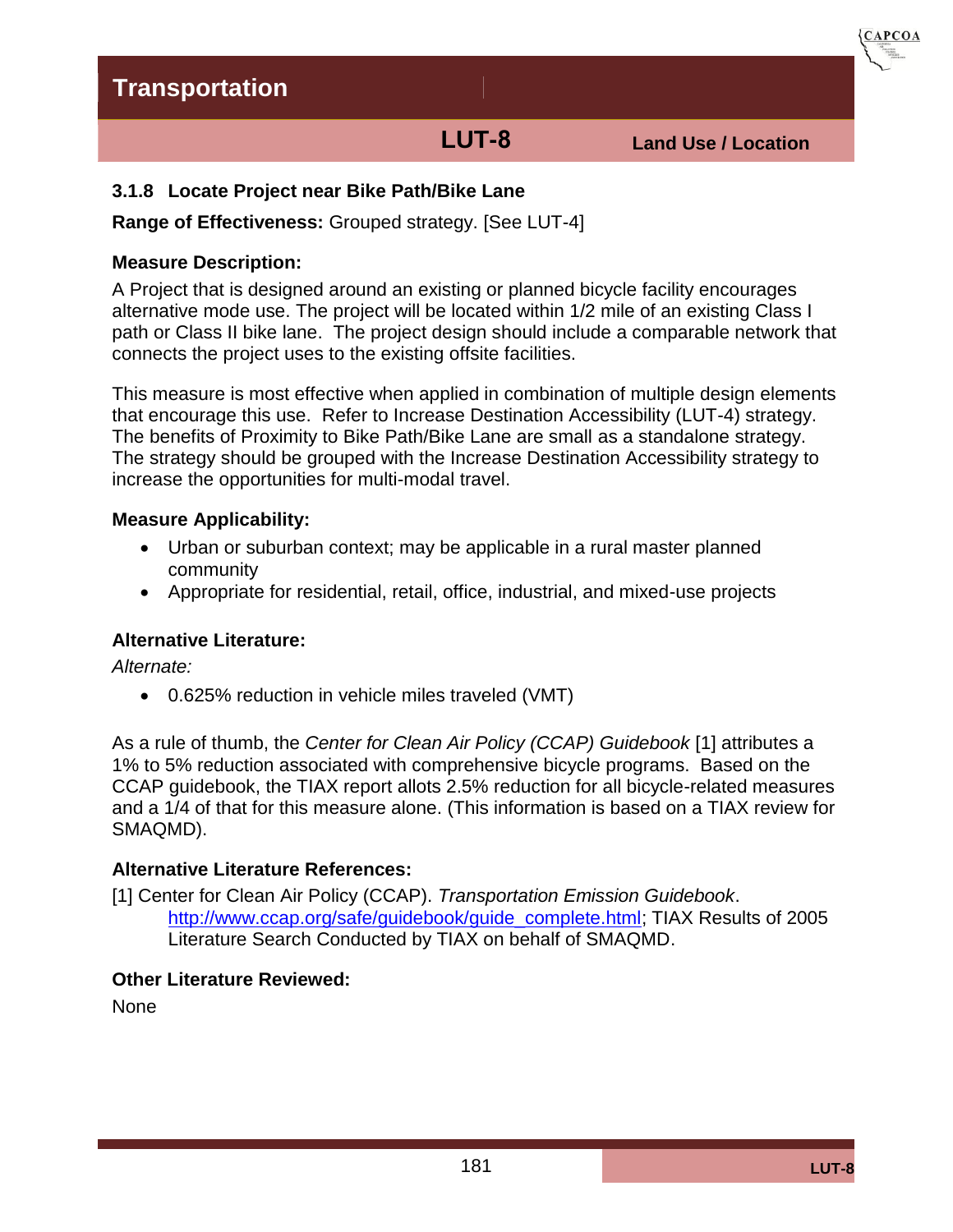**LUT-9 Land Use / Location**

**CAPCOA** 

#### **3.1.9 Improve Design of Development**

**Range of Effectiveness:** 3.0 – 21.3% vehicle miles traveled (VMT) reduction and therefore 3.0-21.3% reduction in GHG emissions.

#### **Measure Description:**

The project will include improved design elements to enhance walkability and connectivity. Improved street network characteristics within a neighborhood include street accessibility, usually measured in terms of average block size, proportion of fourway intersections, or number of intersections per square mile. Design is also measured in terms of sidewalk coverage, building setbacks, street widths, pedestrian crossings, presence of street trees, and a host of other physical variables that differentiate pedestrian-oriented environments from auto-oriented environments.

#### **Measure Applicability:**

- Urban and suburban context
- Negligible impact in a rural context
- Appropriate for residential, retail, office, industrial and mixed-use projects

#### **Baseline Method:**

See introduction to transportation section for a discussion of how to estimate trip rates and VMT. The  $CO<sub>2</sub>$  emissions are calculated from VMT as follows:

$$
CO_2 = VMT \times EF_{running}
$$

Where:

traveled

 $VMT$  = vehicle miles

 $EF_{running} =$  emission factor

for running emissions

#### **Inputs:**

The following information needs to be provided by the Project Applicant:

• Number of intersections per square mile

#### **Mitigation Method:**

% VMT Reduction = Intersections \* B

**Where**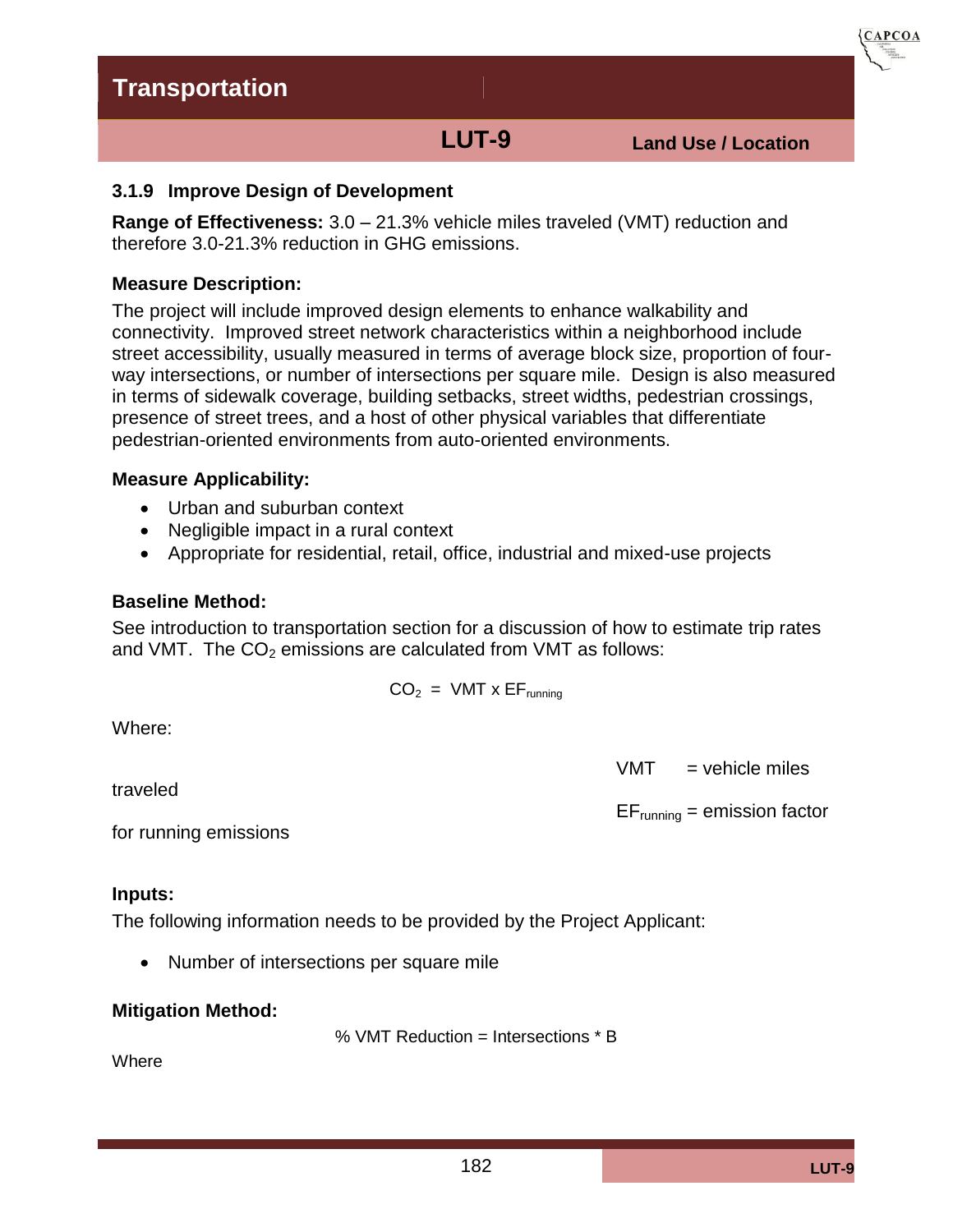**LUT-9 Land Use / Location**

**CAPCOA** 

Intersections = Percentage increase in intersections versus a typical ITE suburban development Intersectionsper military concluded the suburban ITE suburban ITE suburban Intersectionsper square mile of typical TTE suburban development Intersections = Percentage increase in intersections versus a typical ITE suburban<br>
Intersectionsper square mile of project - Intersectionsper square mile of typical TE suburban development<br>
Intersectionsper square mile of

 $=$ 

= Intersections per square mile of project  $-36$ 

36

See Appendix C for detail [not to exceed 500% increase]

B = Elasticity of VMT with respect to percentage of intersections (0.12 from [1])

#### **Assumptions:**

Data based upon the following references:

[1] Ewing, R., and Cervero, R., "Travel and the Built Environment - A Meta-Analysis." *Journal of the American Planning Association*, <to be published> (2010). Table 4.

| Pollutant             | Category Emissions Reductions <sup>43</sup> |
|-----------------------|---------------------------------------------|
| CO <sub>2</sub> e     | $3.0 - 21.3%$ of running                    |
| <b>PM</b>             | $3.0 - 21.3%$ of running                    |
| CO.                   | $3.0 - 21.3%$ of running                    |
| <b>NO<sub>x</sub></b> | $3.0 - 21.3%$ of running                    |
| SO <sub>2</sub>       | $3.0 - 21.3%$ of running                    |
| <b>ROG</b>            | $1.8 - 12.8%$ of total                      |

#### **Emission Reduction Ranges and Variables:**

#### **Discussion:**

The VMT reductions for this strategy are based on changes in intersection density versus the standard suburban intersection density in North America. This standard density is used as a baseline to mirror the density reflected in the *ITE Trip Generation Manual*, which is the baseline method for determining VMT.

The calculations in the Example section look at a low and high range of intersection densities. The low range is simply a slightly higher density than the typical ITE

 $^{43}$  The percentage reduction reflects emission reductions from running emissions. The actual value will be less than this when starting and evaporative emissions are factored into the analysis. ROG emissions have been adjusted to reflect a ratio of 40% evaporative and 60% exhaust emissions based on a statewide EMFAC run of all vehicles.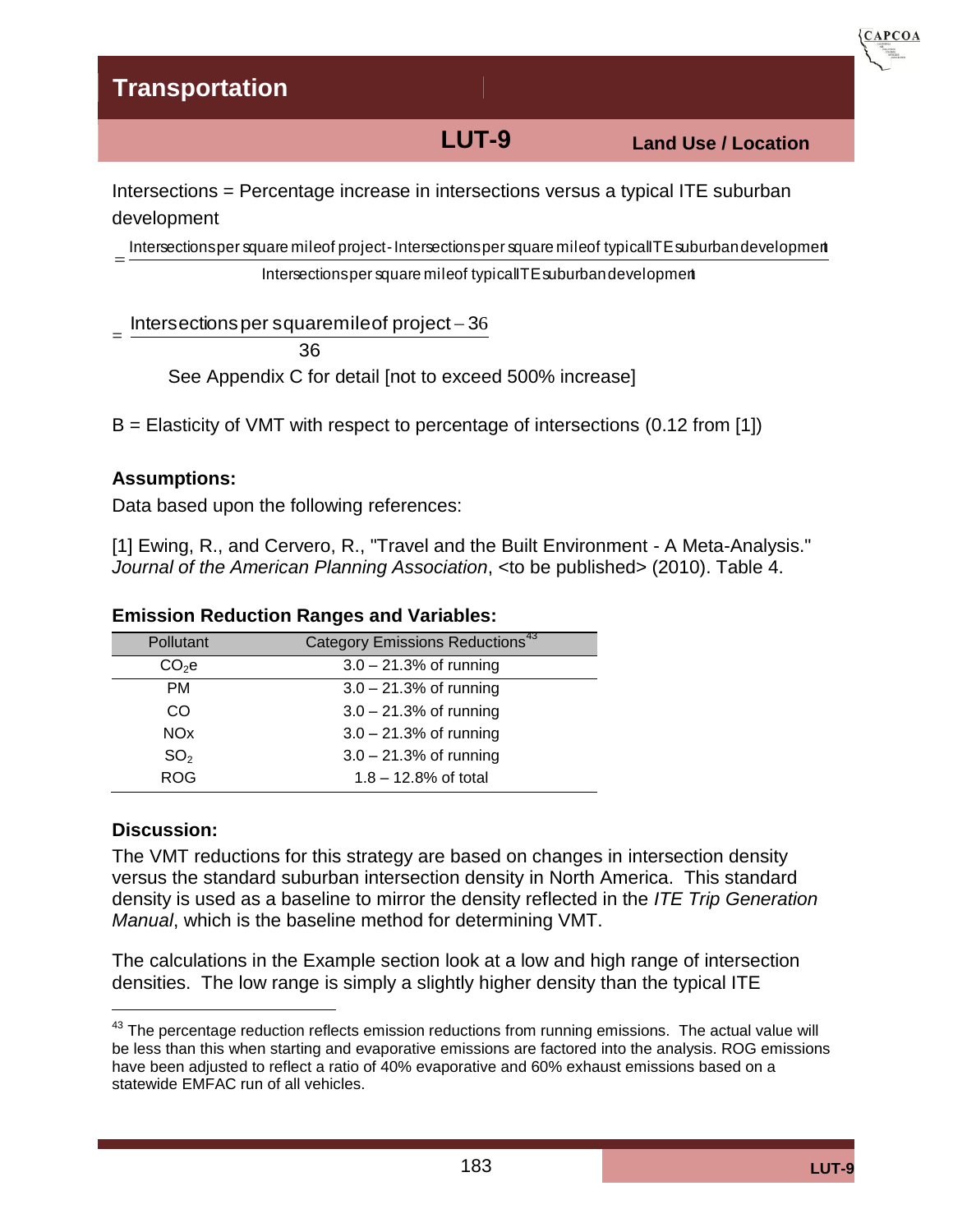**LUT-9 Land Use / Location**

**CAPCOA** 

development. The high range uses an average intersection density of mixed use/transit-oriented development sites (TOD Site surveys in the Bay Area for *Candlestick-Hunters Point Phase II TIA,* Fehr & Peers, 2009).

There are two separate maxima noted in the fact sheet: a cap of 500% on the allowable percentage increase of intersections per square mile (variable A) and a cap of 30% on % VMT reduction. The rationale for the 500% cap is that there are diminishing returns to any change in environment. For example, it is reasonably doubtful that increasing intersection density by a factor of six instead of five would produce any additional change in travel behavior. The purpose for the 30% cap is to limit the influence of any single environmental factor (such as design). This emphasizes that community designs that implement multiple land use strategies (such as density, design, diversity, etc.) will show more of a reduction than relying on improvements from a single land use factor.

### **Example:**

Sample calculations are provided below:

- Low Range % VMT Reduction (45 intersections per square mile) =  $(45 36) / 36$  $*$  0.12 = 3.0%
- High Range % VMT Reduction (100 intersections per square mile) =  $(100 36)$  /  $36 * 0.12 = 21.3%$

#### **Preferred Literature:**

- $\bullet$  -0.12 = elasticity of VMT with respect to design (intersection/street density)
- $\bullet$  -0.12 = elasticity of VMT with respect to design (% of 4-way intersections)

Ewing and Cervero's [1] synthesis showed a strong relationship of VMT to design elements, second only to destination accessibility. The weighted average elasticity of VMT to intersection/street density was -0.12 (looking at six studies). The weighted average elasticity of VMT to percentage of 4-way intersections was -0.12 (looking at four studies, of which one controlled for self-selection<sup>44</sup>).

#### **Alternative Literature:**

*Alternate:* 

2-19% reduction in VMT

<sup>&</sup>lt;sup>44</sup> Self selection occurs when residents or employers that favor travel by non-auto modes choose locations where this type of travel is possible. They are therefore more inclined to take advantage of the available options than a typical resident or employee might otherwise be.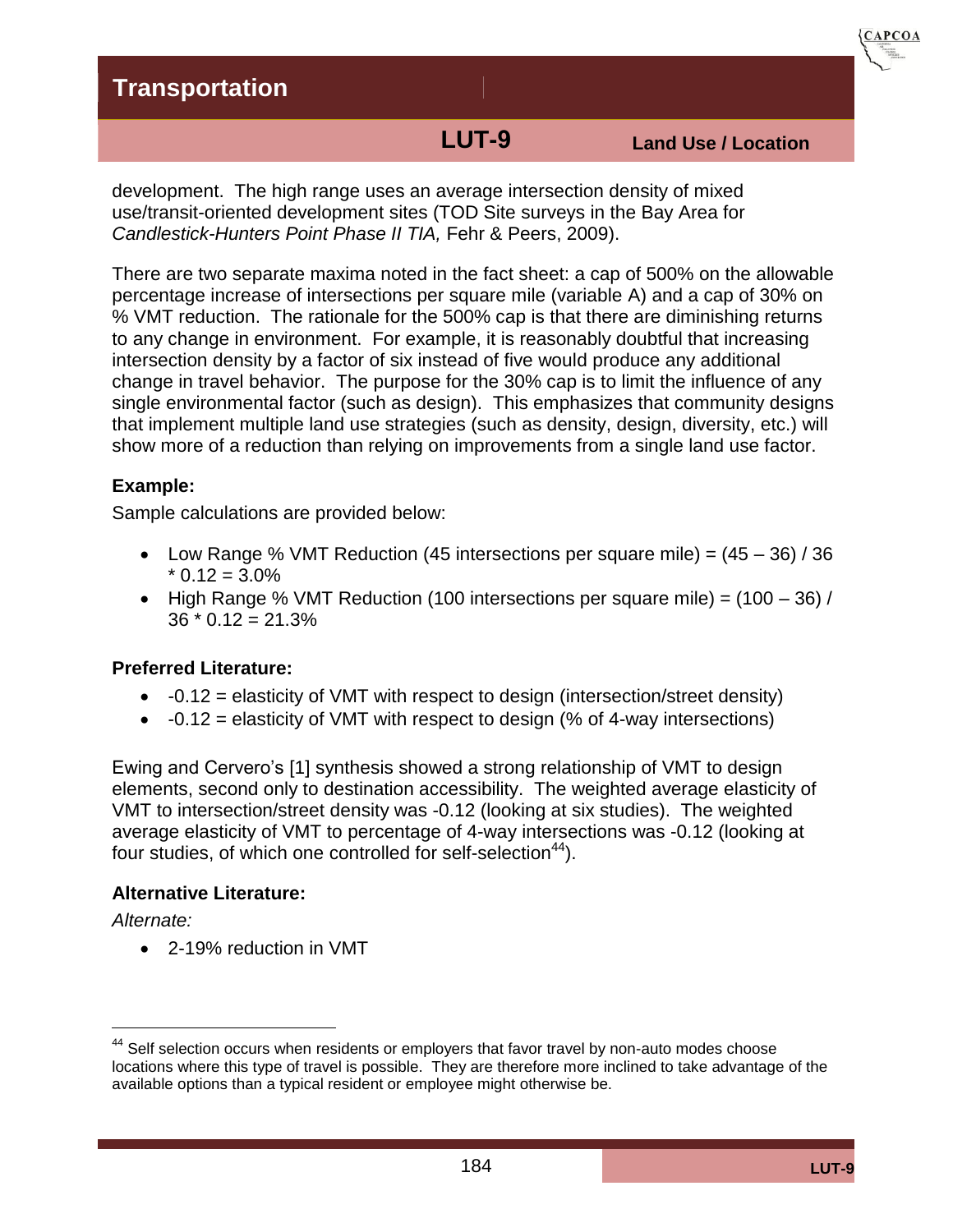**LUT-9 Land Use / Location**

**CAPCOA** 

*Growing Cooler* [2] looked at various reports which studied the effect of site design on VMT, showing a range of 2-19% reduction in VMT. In each case, alternative development plans for the same site were compared to a baseline or trend plan. Results suggest that VMT and  $CO<sub>2</sub>$  per capita decline as site density increases as well as the mix of jobs, housing, and retail uses become more balanced. *Growing Cooler* notes that the limited number of studies, differences in assumptions and methodologies, and variability of results make it difficult to generalize.

#### *Alternate:*

3 – 17% shift in mode share from auto to non-auto

The Marshall and Garrick paper [3] analyzes the differences in mode shares for grid and non-grid ("tree") neighborhoods. For a city with a tributary tree street network, a neighborhood with a tree network had auto mode share of 92% while a neighborhood with a grid network had auto mode share of 89% (3% difference). For a city with a tributary radial street network, a tree neighborhood had auto mode share of 97% while a grid neighborhood had auto mode share of 84% (13% difference). For a city with a grid network, a tree neighborhood had auto mode share of 95% while a grid neighborhood had auto mode share of 78% (17% difference). The research is based on 24 California cities with populations between 30,000 and 100,000.

### **Alternative Literature References:**

- [2] Ewing, et al, 2008. Growing Cooler The Evidence on Urban Development and Climate Change. Urban Land Institute.
- [3] Marshall and Garrick, 2009. "The Effect of Street Network Design on Walking and Biking." Submitted to the 89<sup>th</sup> Annual Meeting of Transportation Research Board, January 2010. (Table 3)

### **Other Literature Reviewed:**

None

# **Project-Specific VMT Reduction Calculation**

**% VMT Reduction = (((14/0.24)-36)/36) \* 0.12 = 7.33%**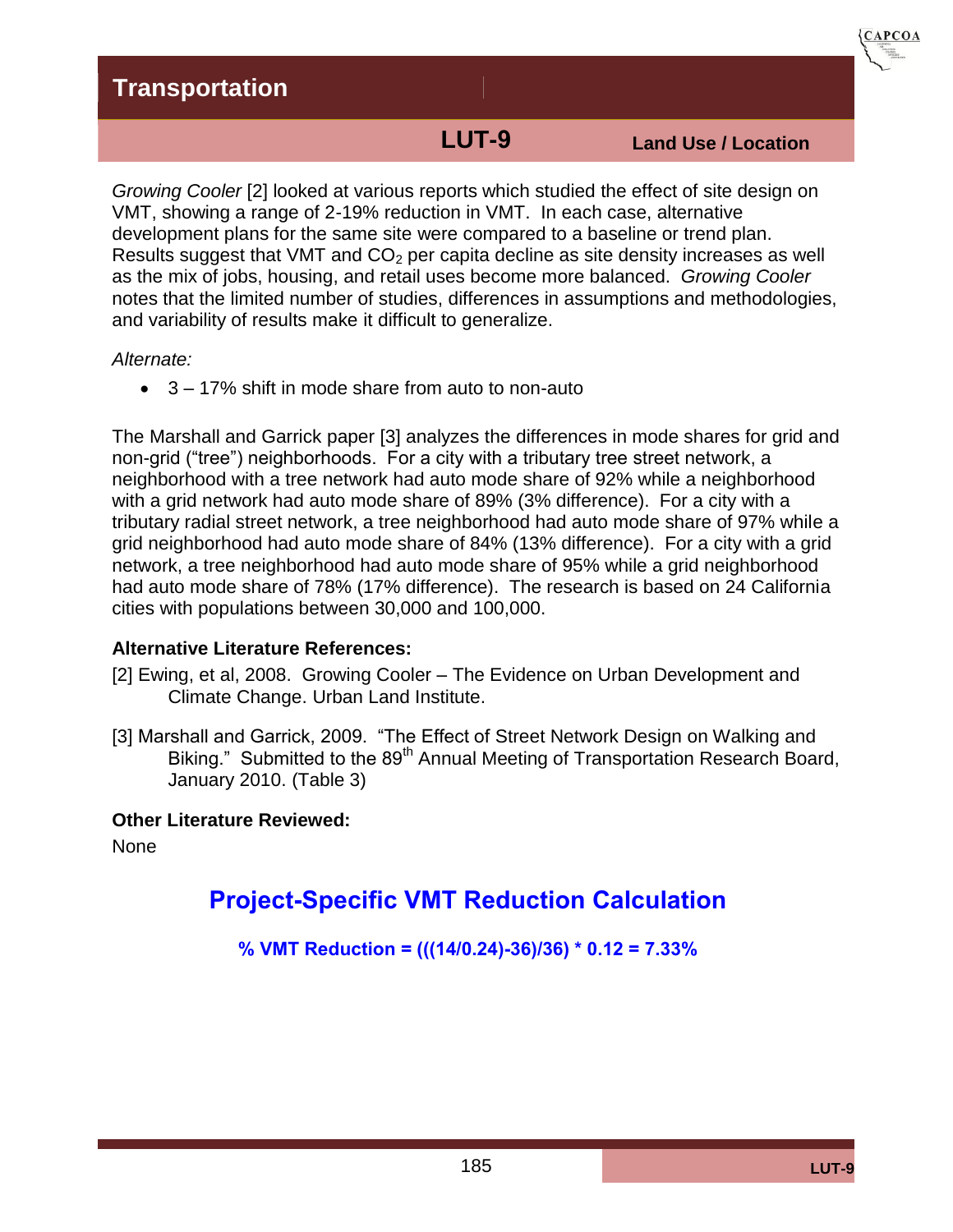CEQA# **MM-T-6** MP# **LU-4 SDT-1**

**Neighborhood / Site Enhancement**

**CAPCOA** 

### **3.2 Neighborhood/Site Enhancements**

#### **3.2.1 Provide Pedestrian Network Improvements**

**Range of Effectiveness:** 0 - 2% vehicle miles traveled (VMT) reduction and therefore 0 - 2% reduction in GHG emissions.

#### **Measure Description:**

Providing a pedestrian access network to link areas of the Project site encourages people to walk instead of drive. This mode shift results in people driving less and thus a reduction in VMT. The project will provide a pedestrian access network that internally links all uses and connects to all existing or planned external streets and pedestrian facilities contiguous with the project site. The project will minimize barriers to pedestrian access and interconnectivity. Physical barriers such as walls, landscaping, and slopes that impede pedestrian circulation will be eliminated.

#### **Measure Applicability:**

- Urban, suburban, and rural context
- Appropriate for residential, retail, office, industrial and mixed-use projects
- Reduction benefit only occurs if the project has both pedestrian network improvements on site and connections to the larger off-site network.

#### **Baseline Method:**

See introduction to transportation section for a discussion of how to estimate trip rates and VMT. The  $CO<sub>2</sub>$  emissions are calculated from VMT as follows:

$$
CO_2 = VMT \times EF_{running}
$$

Where:

traveled

 $VMT$  = vehicle miles

 $EF_{running} =$  emission factor

for running emissions

#### **Inputs:**

The project applicant must provide information regarding pedestrian access and connectivity within the project and to/from off-site destinations.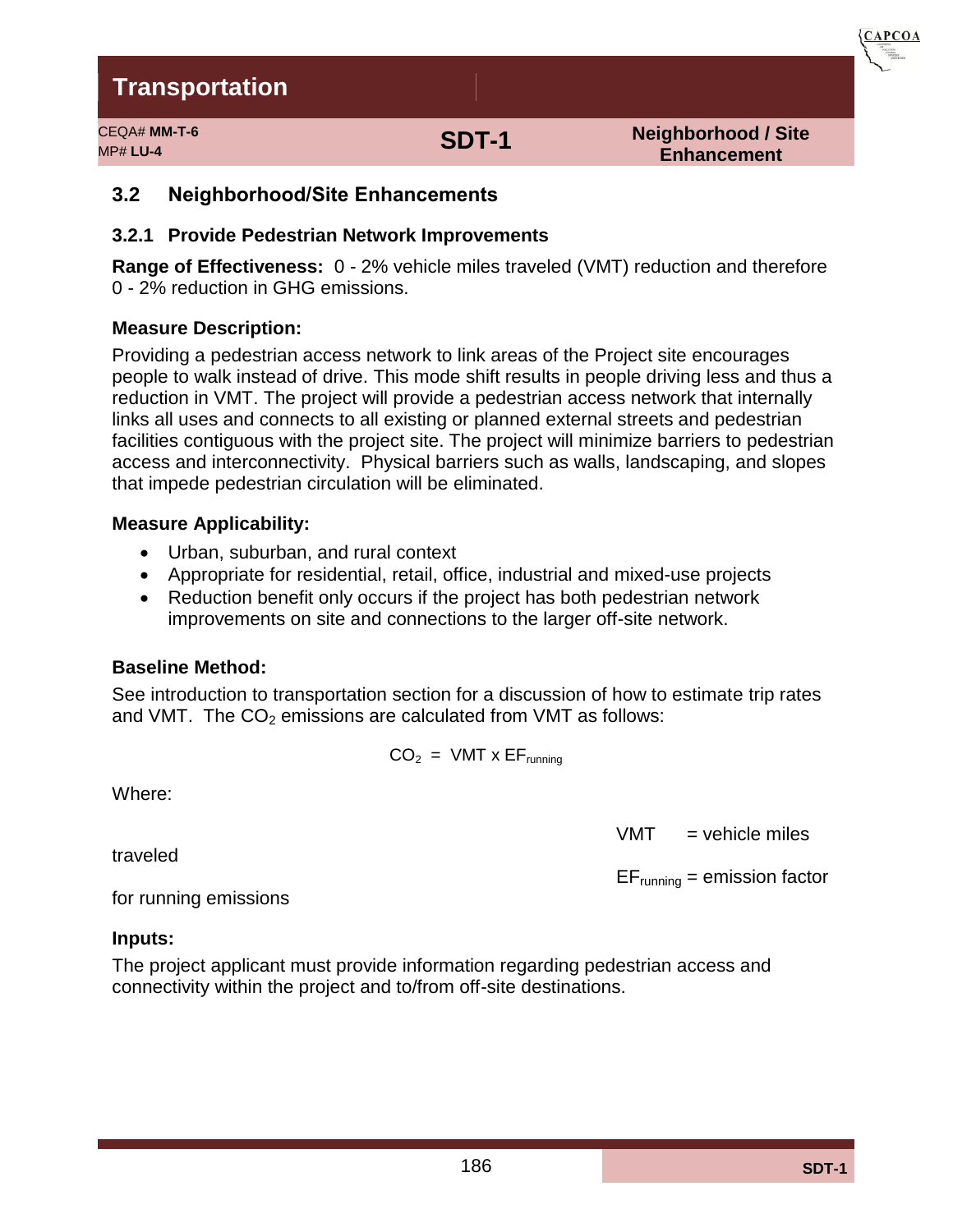MP# **LU-4 SDT-1**

**Neighborhood / Site Enhancement**

**CAPCOA** 

# **Mitigation Method: Project-Specific VMT Reduction Calculation**

CEQA# **MM-T-6**

| <b>Estimated VMT</b><br><b>Reduction</b> | <b>Extent of Pedestrian Accommodations</b>         | <b>Context</b> |
|------------------------------------------|----------------------------------------------------|----------------|
| 2%                                       | <b>Within Project Site and Connecting Off-Site</b> | Urban/Suburban |
| $1\%$                                    | <b>Within Project Site</b>                         | Urban/Suburban |
| $< 1\%$                                  | Within Project Site and Connecting Off-Site        | Rural          |

#### **Assumptions:**

Data based upon the following references:

- Center for Clean Air Policy (CCAP) Transportation Emission Guidebook. [http://www.ccap.org/safe/guidebook/guide\\_complete.html](http://www.ccap.org/safe/guidebook/guide_complete.html) (accessed March 2010)
- 1000 Friends of Oregon (1997) "Making the Connections: A Summary of the LUTRAQ Project" (p. 16): [http://www.onethousandfriendsoforegon.org/resources/lut\\_vol7.html](http://www.onethousandfriendsoforegon.org/resources/lut_vol7.html)

#### **Emission Reduction Ranges and Variables:**

| Pollutant             | Category Emissions Reductions <sup>45</sup> |
|-----------------------|---------------------------------------------|
| $CO2$ e               | $0 - 2%$ of running                         |
| <b>PM</b>             | $0 - 2%$ of running                         |
| CO                    | $0 - 2%$ of running                         |
| <b>NO<sub>x</sub></b> | $0 - 2%$ of running                         |
| SO <sub>2</sub>       | $0 - 2%$ of running                         |
| <b>ROG</b>            | $0 - 1.2%$ of total                         |

#### **Discussion:**

As detailed in the preferred literature section below, the lower range of  $1 - 2\%$  VMT reduction was pulled from the literature to provide a conservative estimate of reduction potential. The literature does not speak directly to a rural context, but an assumption was made that the benefits will likely be lower than a suburban/urban context.

#### **Example:**

N/A – calculations are not needed.

#### **Preferred Literature:**

 $45$  The percentage reduction reflects emission reductions from running emissions. The actual value will be less than this when starting and evaporative emissions are factored into the analysis. ROG emissions have been adjusted to reflect a ratio of 40% evaporative and 60% exhaust emissions based on a statewide EMFAC run of all vehicles.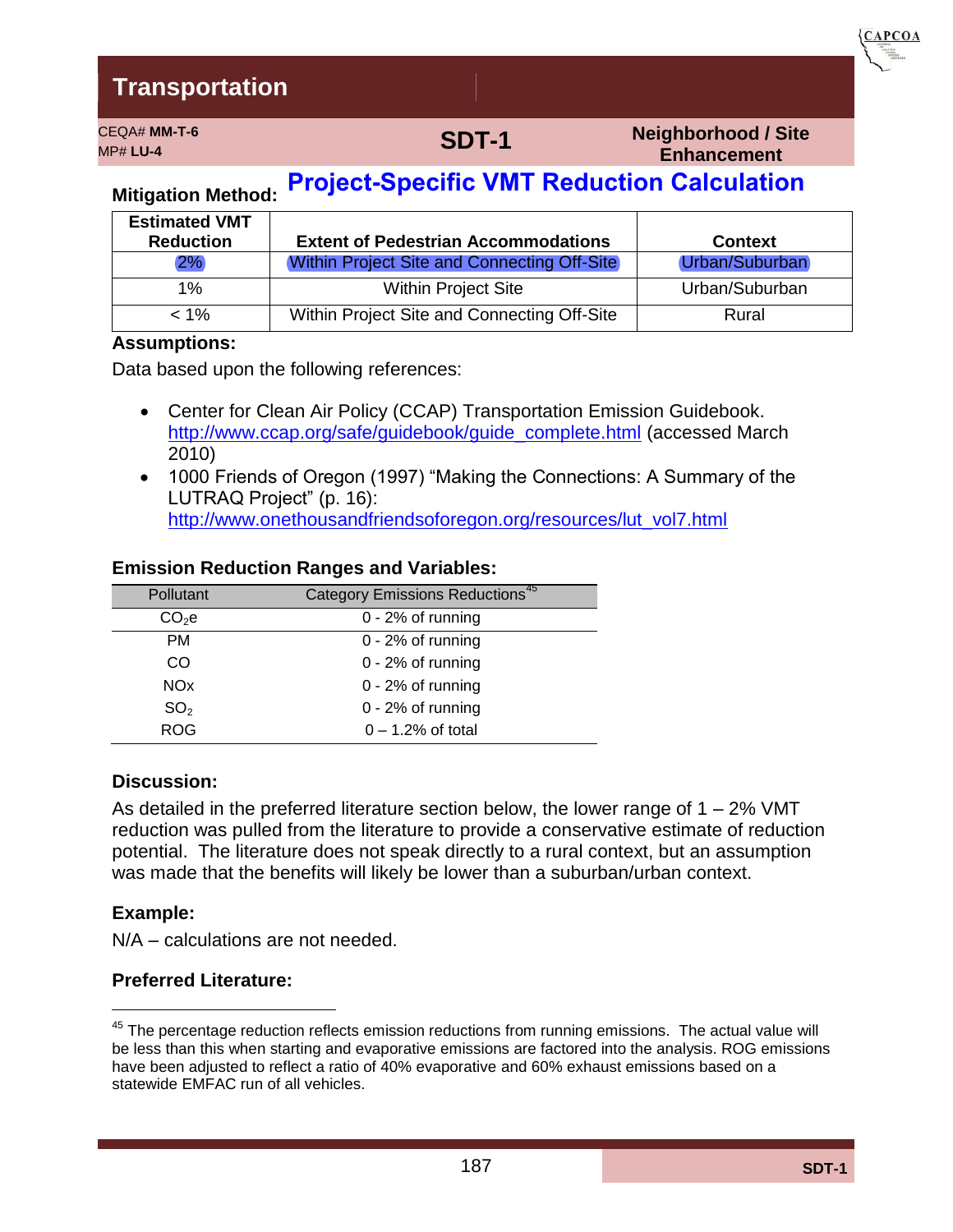| Transportation                  |       |                                                  | ASSOCIATION |
|---------------------------------|-------|--------------------------------------------------|-------------|
| CEQA# MM-T-6<br><b>MP# LU-4</b> | SDT-1 | <b>Neighborhood / Site</b><br><b>Enhancement</b> |             |
|                                 |       |                                                  |             |

1 - 2% reduction in VMT

The Center for Clean Air Policy (CCAP) attributes a 1% reduction in VMT from pedestrian-oriented design assuming this creates a 5% decrease in automobile mode share (e.g. auto split shifts from 95% to 90%). This mode split is based on the Portland Regional Land Use Transportation and Air Quality (LUTRAQ) project. The LUTRAQ analysis also provides the high end of 10% reduction in VMT. This 10% assumes the following features:

|                       | Compact, mixed-use           |
|-----------------------|------------------------------|
| communities           |                              |
|                       | Interconnected street        |
| network               |                              |
|                       | Narrower roadways and        |
| shorter block lengths |                              |
|                       | <b>Sidewalks</b>             |
| transit shelters      | Accessibility to transit and |
|                       | Traffic calming measures     |
| and street trees      |                              |
|                       | Parks and public spaces      |
|                       |                              |

Other strategies (development density, diversity, design, transit accessibility, traffic calming) are intended to account for the effects of many of the measures in the above list. Therefore, the assumed effectiveness of the Pedestrian Network measure should utilize the lower end of the 1 - 10% reduction range. If the pedestrian improvements are being combined with a significant number of the companion strategies, trip reductions for those strategies should be applied as well, based on the values given specifically for those strategies in other sections of this report. Based upon these findings, and drawing upon recommendations presented in the alternate literature below, the recommended VMT reduction attributable to pedestrian network improvements, above and beyond the benefits of other measures in the above bullet list, should be 1% for comprehensive pedestrian accommodations within the development plan or project itself, or 2% for comprehensive internal accommodations and external accommodations connecting to off-site destinations.

### **Alternative Literature:**

*Alternate:* 

- Walking is three times more common with enhanced pedestrian infrastructure
- 58% increase in non-auto mode share for work trips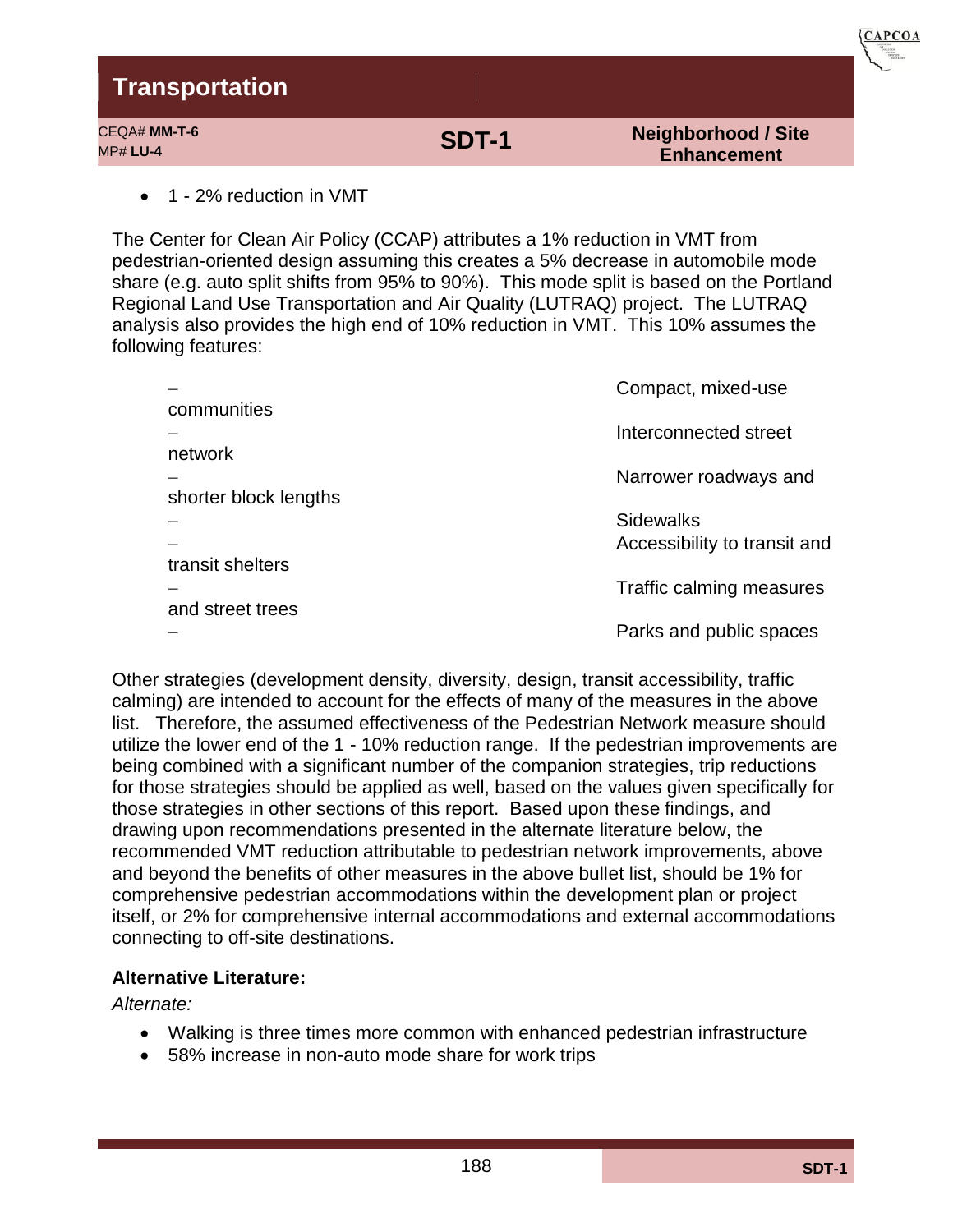CEQA# **MM-T-6**



MP# **LU-4 SDT-1**

#### **Neighborhood / Site Enhancement**

The Nelson\Nygaard [1] report for the City of Santa Monica Land Use and Circulation Element EIR summarized studies looking at pedestrian environments. These studies have found a direct connection between non-auto forms of travel and a high quality pedestrian environment. Walking is three times more common with communities that have pedestrian friendly streets compared to less pedestrian friendly communities. Non-auto mode share for work trips is 49% in a pedestrian friendly community, compared to 31% in an auto-oriented community. Non-auto mode share for non-work trips is 15%, compared to 4% in an auto-oriented community. However, these effects also depend upon other aspects of the pedestrian friendliness being present, which are accounted for separately in this report through land use strategy mitigation measures such as density and urban design.

#### *Alternate:*

0.5% - 2.0% reduction in VMT

The Sacramento Metropolitan Air Quality Management District (SMAQMD) Recommended Guidance for Land Use Emission Reductions [2] attributes 1% reduction for a project connecting to *existing* external streets and pedestrian facilities. A 0.5% reduction is attributed to connecting to *planned* external streets and pedestrian facilities (which must be included in a pedestrian master plan or equivalent). Minimizing pedestrian barriers attribute an additional 1% reduction in VMT. These recommendations are generally in line with the recommended discounts derived from the preferred literature above.

### **Preferred and Alternative Literature Notes:**

[1] Nelson\Nygaard, 2010. City of Santa Monica Land Use and Circulation Element EIR Report, Appendix – Santa Monica Luce Trip Reduction Impacts Analysis (p.401). <http://www.shapethefuture2025.net/>

Nelson\Nygaard looked at the following studies: Anne Vernez Moudon, Paul Hess, Mary Catherine Snyder and Kiril Stanilov (2003), Effects of Site Design on Pedestrian Travel in Mixed Use, Medium-Density Environments, [http://www.wsdot.wa.gov/research/reports/fullreports/432.1.pdf;](http://www.wsdot.wa.gov/research/reports/fullreports/432.1.pdf) Robert Cervero and Carolyn Radisch (1995), Travel Choices in Pedestrian Versus Automobile Oriented Neighborhoods, [http://www.uctc.net/papers/281.pdf;](http://www.uctc.net/papers/281.pdf)

[2] Sacramento Metropolitan Air Quality Management District (SMAQMD) Recommended Guidance for Land Use Emission Reductions. (p. 11) <http://www.airquality.org/ceqa/GuidanceLUEmissionReductions.pdf>

### **Other Literature Reviewed:**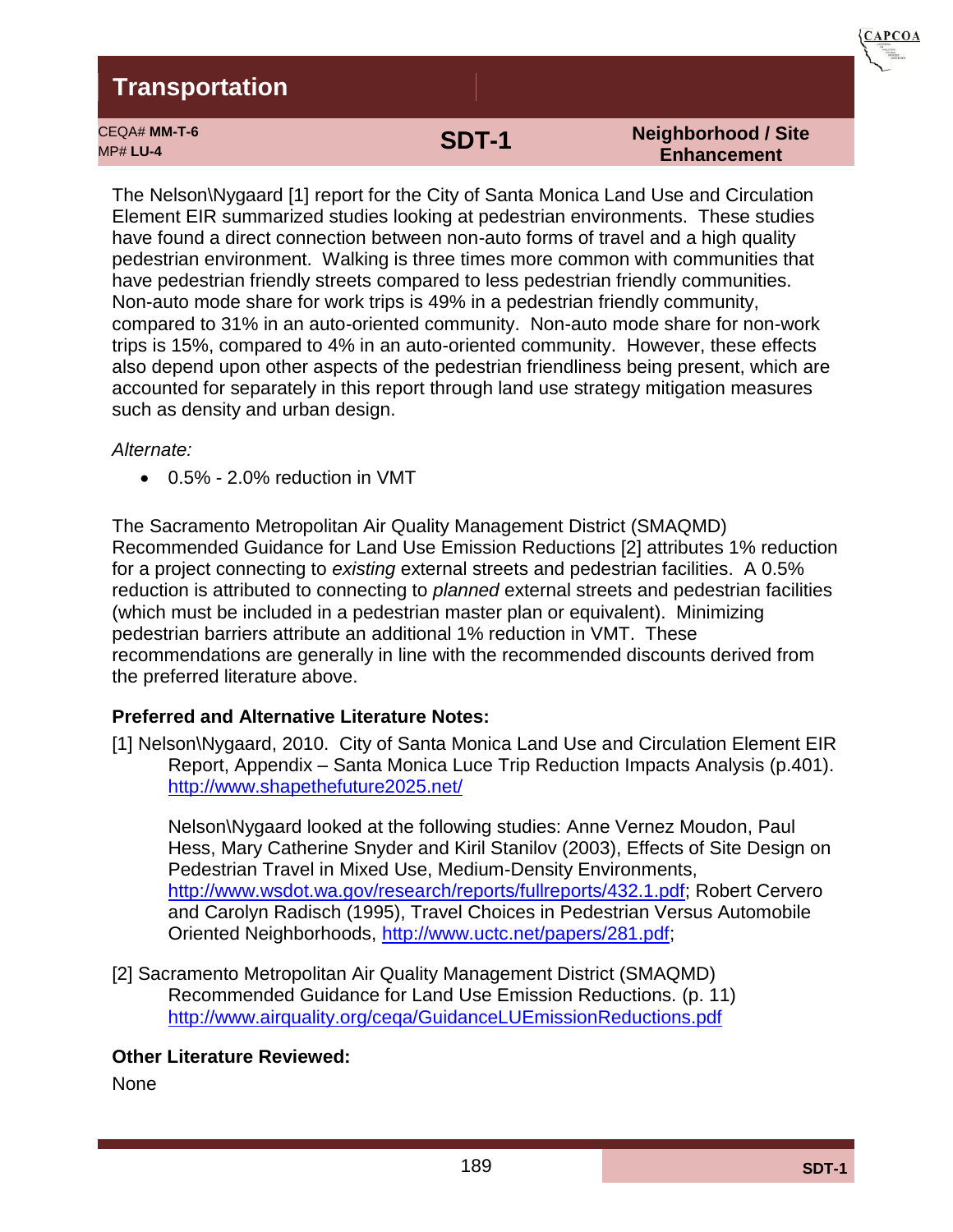

CEQA# **MM-T-8** MP# **LU-1.6 SDT-2**

**Neighborhood / Site Enhancement** 

### **3.2.2 Provide Traffic Calming Measures**

**Range of Effectiveness:** 0.25 – 1.00% vehicle miles traveled (VMT) reduction and therefore 0.25 – 1.00% reduction in GHG emissions.

### **Measure Description:**

Providing traffic calming measures encourages people to walk or bike instead of using a vehicle. This mode shift will result in a decrease in VMT. Project design will include pedestrian/bicycle safety and traffic calming measures in excess of jurisdiction requirements. Roadways will be designed to reduce motor vehicle speeds and encourage pedestrian and bicycle trips with traffic calming features. Traffic calming features may include: marked crosswalks, count-down signal timers, curb extensions, speed tables, raised crosswalks, raised intersections, median islands, tight corner radii, roundabouts or mini-circles, on-street parking, planter strips with street trees, chicanes/chokers, and others.

### **Measure Applicability:**

- Urban, suburban, and rural context
- Appropriate for residential, retail, office, industrial and mixed-use projects

### **Baseline Method:**

See introduction to transportation section for a discussion of how to estimate trip rates and VMT. The  $CO<sub>2</sub>$  emissions are calculated from VMT as follows:

$$
CO_2 = VMT \times EF_{running}
$$

Where:

traveled

 $VMT$  = vehicle miles

 $EF_{\text{running}} =$  emission factor

for running emissions

#### **Inputs:**

The following information needs to be provided by the Project Applicant:

- Percentage of streets within project with traffic calming improvements
- Percentage of intersections within project with traffic calming improvements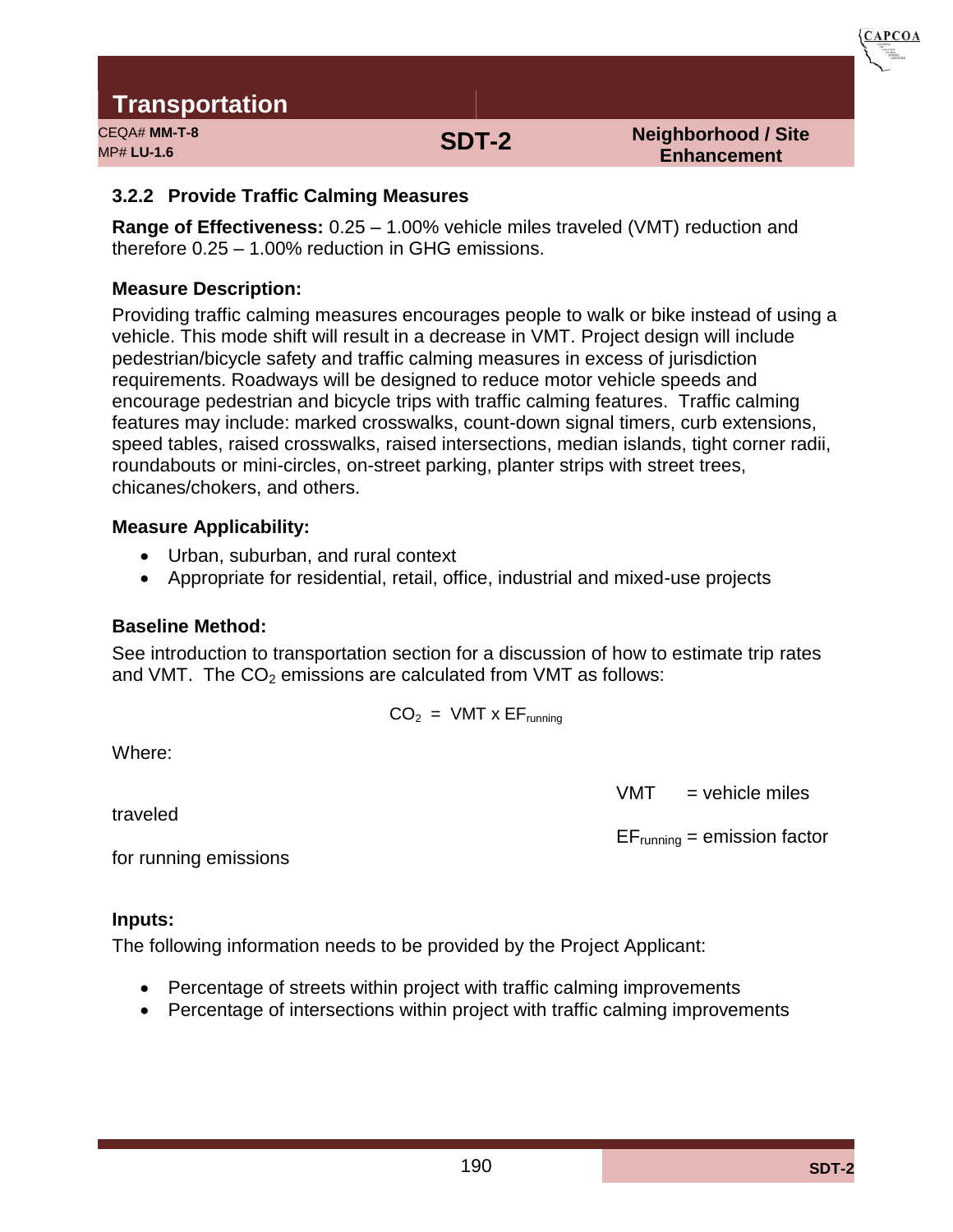CEQA# **MM-T-8**

# MP# **LU-1.6 SDT-2**

**Neighborhood / Site Enhancement** 

**CAPCOA** 

# **Mitigation Method: Project-Specific VMT Reduction Calculation**

|                      |      | % of streets with improvements |       |                 |       |
|----------------------|------|--------------------------------|-------|-----------------|-------|
|                      |      | 25%                            | 50%   | 75%             | 100%  |
|                      |      |                                |       | % VMT Reduction |       |
| $%$ of               | 25%  | 0.25%                          | 0.25% | 0.5%            | 0.5%  |
| <i>intersections</i> | 50%  | 0.25%                          | 0.5%  | 0.5%            | 0.75% |
| with                 | 75%  | 0.5%                           | 0.5%  | 0.75%           | 0.75% |
| <i>improvements</i>  | 100% | 0.5%                           | 0.75% | 0.75%           | 1%    |

#### **Assumptions:**

Data based upon the following references:

- [1] Cambridge Systematics. *Moving Cooler: An Analysis of Transportation Strategies for Reducing Greenhouse Gas Emissions.*(p. B-25) http://www.movingcooler.info/Library/Documents/Moving%20Cooler\_Appendices \_Complete\_102209.pdf
- [2] Sacramento Metropolitan Air Quality Management District (SMAQMD) *Recommended Guidance for Land Use Emission Reductions.* (p.13) <http://www.airquality.org/ceqa/GuidanceLUEmissionReductions.pdf>

#### **Emission Reduction Ranges and Variables:**

| Pollutant             | <b>Category Emissions Reductions<sup>46</sup></b> |
|-----------------------|---------------------------------------------------|
| $CO2$ e               | $0.25 - 1.00\%$ of running                        |
| <b>PM</b>             | $0.25 - 1.00\%$ of running                        |
| CO                    | $0.25 - 1.00\%$ of running                        |
| <b>NO<sub>x</sub></b> | $0.25 - 1.00\%$ of running                        |
| SO <sub>2</sub>       | $0.25 - 1.00\%$ of running                        |
| <b>ROG</b>            | $0.15 - 0.6\%$ of total                           |
|                       |                                                   |

#### **Discussion:**

The table above allows the Project Applicant to choose a range of street and intersection improvements to determine an appropriate VMT reduction estimate. The Applicant will look at the rows on the left and choose the percent of intersections within

 $46$  The percentage reduction reflects emission reductions from running emissions. The actual value will be less than this when starting and evaporative emissions are factored into the analysis. ROG emissions have been adjusted to reflect a ratio of 40% evaporative and 60% exhaust emissions based on a statewide EMFAC run of all vehicles.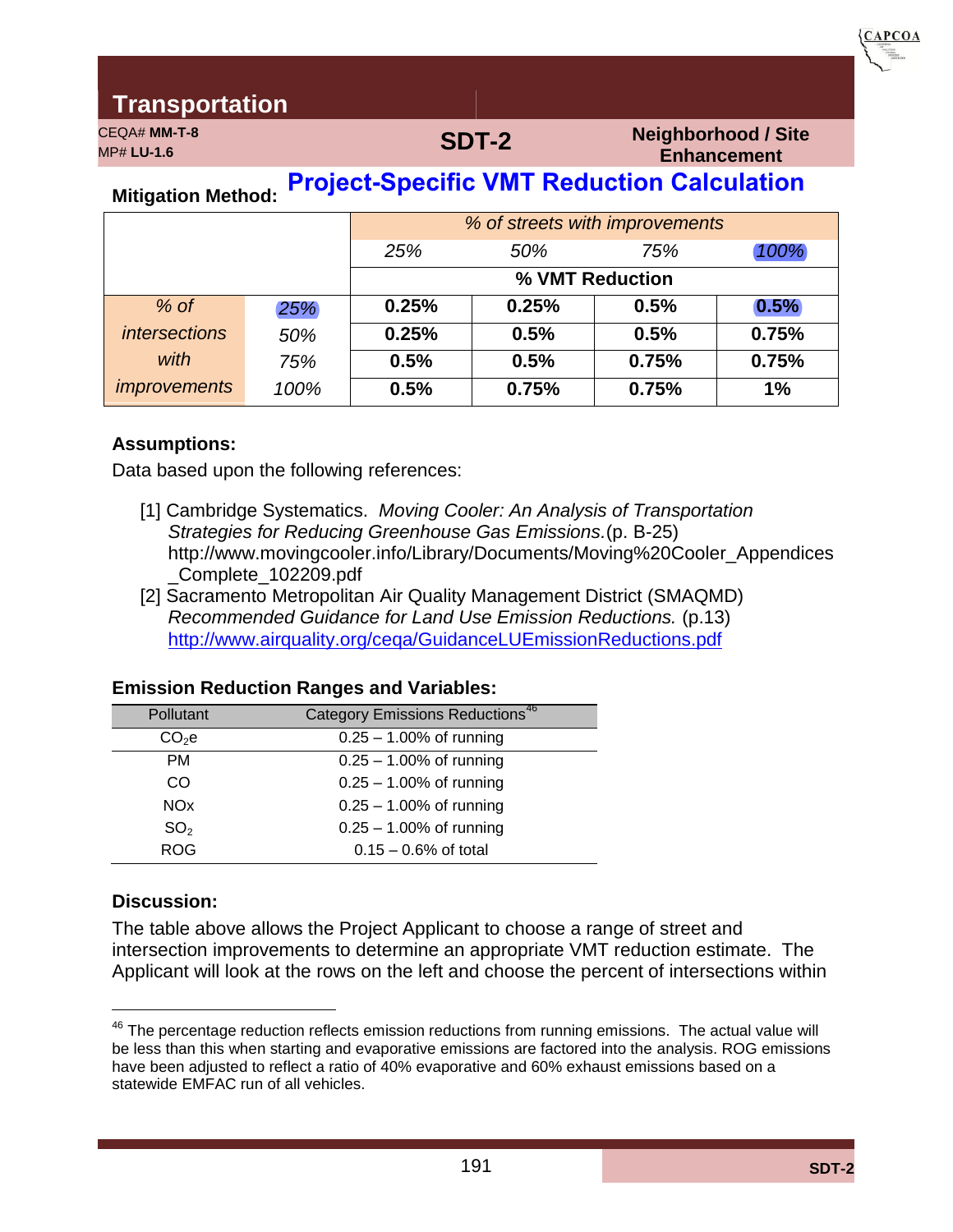

CEQA# **MM-T-8** MP# **LU-1.6 SDT-2**

#### **Neighborhood / Site Enhancement**

the project which will have traffic calming improvements. Then, the Applicant will look at the columns along the top and choose the percent of streets within the project which will have traffic calming improvements. The intersection cell of the row and column selected in the matrix is the VMT reduction estimate.

Though the literature provides some difference between a suburban and urban context, the difference is small and thus a conservative estimate was used to be applied to all contexts. Rural context is not specifically discussed in the literature but is assumed to have similar impacts.

For a low range, a project is assumed to have 25% of its streets with traffic calming improvements and 25% of its intersections with traffic calming improvements. For a high range, 100% of streets and intersections are assumed to have traffic calming improvements

#### **Example:**

N/A - No calculations needed.

### **Preferred Literature:**

- $\bullet$  -0.03 = elasticity of VMT with respect to a pedestrian environment factor (PEF)
- 1.5% 2.0% reduction in suburban VMT
- 0.5% 0.6% reduction in urban VMT

*Moving Cooler* [1] looked at Ewing's synthesis elasticity from the Smart Growth INDEX model (-0.03) to estimate VMT reduction for a suburban and urban location. The estimated reduction in VMT came from looking at the difference between the VMT results for Moving Cooler's strategy of pedestrian accessibility only compared to an aggressive strategy of pedestrian accessibility and traffic calming.

The Sacramento Metropolitan Air Quality Management District (SMAQMD) *Recommended Guidance for Land Use Emission Reductions* [2] attributes 0.25 – 1% of VMT reductions to traffic calming measures. The table above illustrates the range of VMT reductions based on the percent of streets and intersections with traffic calming measures implemented. This range of reductions is recommended because it is generally consistent with the effectiveness ranges presented in the other preferred literature for situations in which the effects of traffic calming are distinguished from the other measures often found to co-exist with calming, and because it provides graduated effectiveness estimates depending on the degree to which calming is implemented.

### **Alternative Literature:**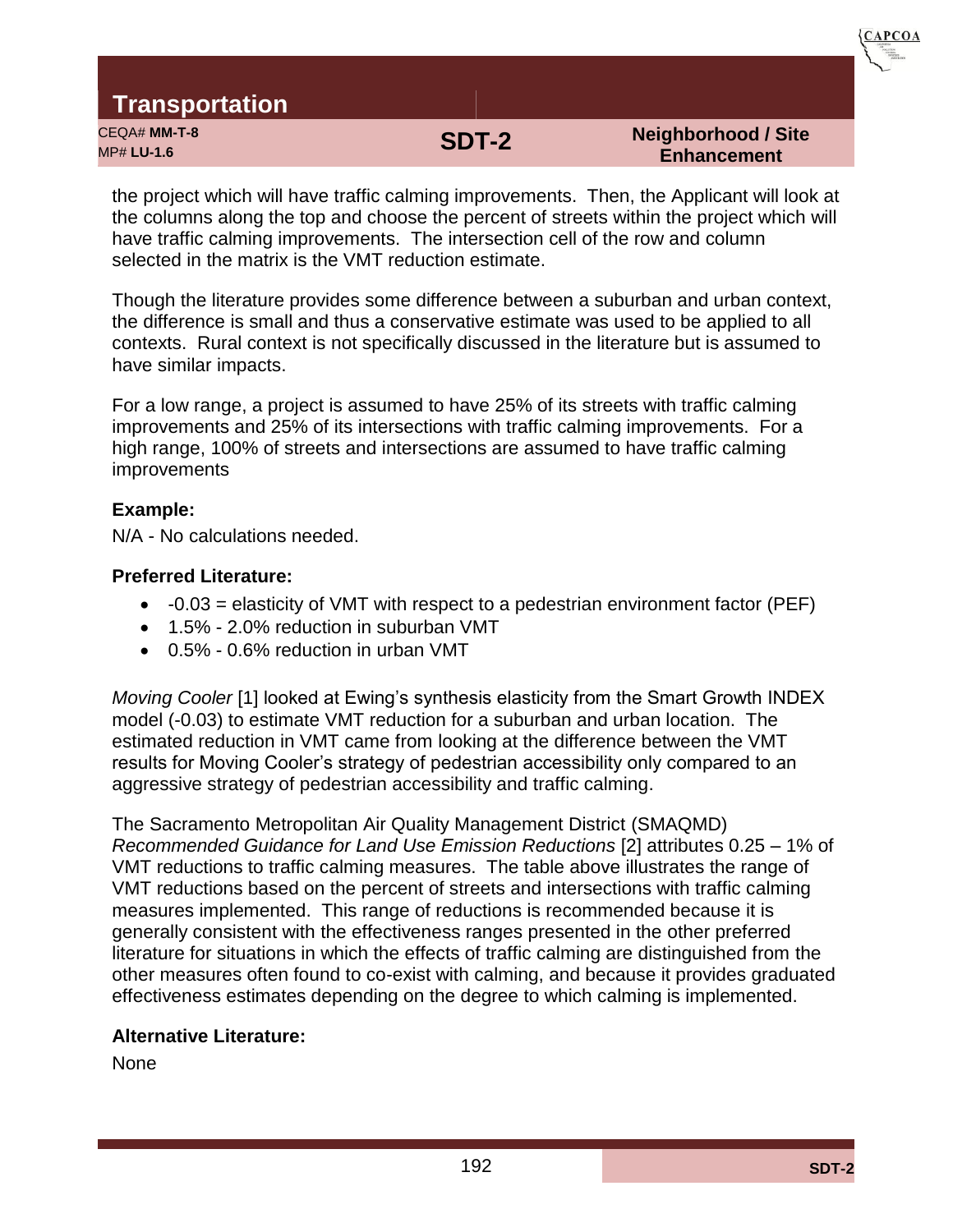

CEQA# **MM-T-8** CEQA# **MM-T-8**<br>MP# LU-1.6 **SDT-2** 

**Transportation**

**Enhancement** 

#### **Alternative Literature References:**

None

### **Other Literature Reviewed:**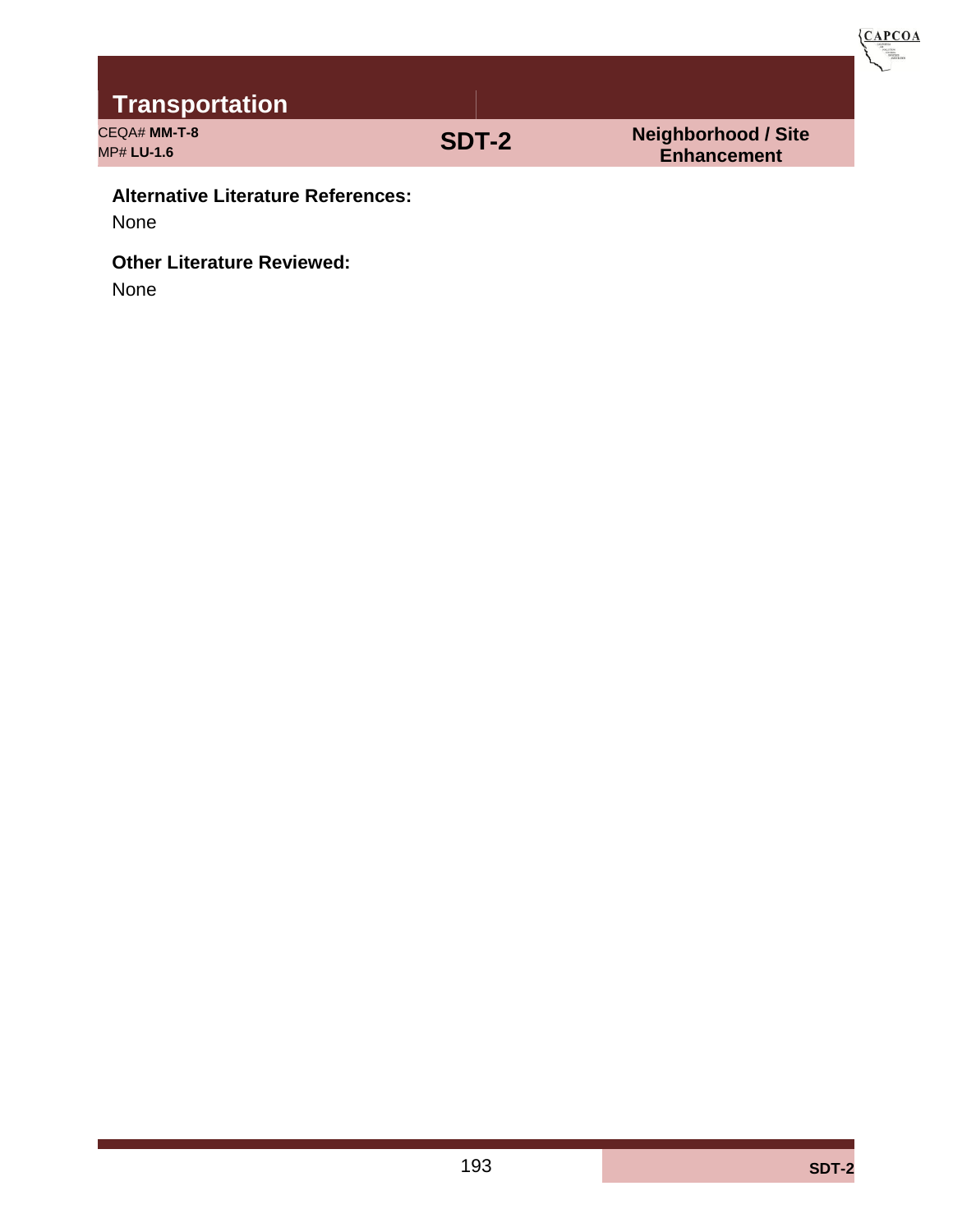

# **MP# TR-4.1 SDT-5**

**Neighborhood / Site Enhancement**

### **3.2.5 Incorporate Bike Lane Street Design (on-site)**

**Range of Effectiveness:** Grouped strategy. [See LUT-9]

#### **Measure Description:**

The project will incorporate bicycle lanes, routes, and shared-use paths into street systems, new subdivisions, and large developments. These on-street bike accommodations will be created to provide a continuous network of routes, facilitated with markings and signage. These improvements can help reduce peak-hour vehicle trips by making commuting by bike easier and more convenient for more people. In addition, improved bicycle facilities can increase access to and from transit hubs, thereby expanding the "catchment area" of the transit stop or station and increasing ridership. Bicycle access can also reduce parking pressure on heavily-used and/or heavily-subsidized feeder bus lines and auto-oriented park-and-ride facilities.

Refer to Improve Design of Development (LUT-9) strategy for overall effectiveness levels. The benefits of Bike Lane Street Design are small and should be grouped with the Improve Design of Development strategy to strengthen street network characteristics and enhance multi-modal environments.

#### **Measure Applicability:**

- Urban and suburban context
- Appropriate for residential, retail, office, industrial, and mixed-use projects

### **Alternative Literature:**

*Alternate:* 

 1% increase in share of workers commuting by bicycle (for each additional mile of bike lanes per square mile)

Dill and Carr (2003) [1] showed that each additional mile of Type 2 bike lanes per square mile is associated with a 1% increase in the share of workers commuting by bicycle. Note that increasing by 1 mile is significant compared to the current average of 0.34 miles per square mile. Also, an increase in 1% in share of bicycle commuters would double the number of bicycle commuters in many areas with low existing bicycle mode share.

### *Alternate:*

- 0.05 0.14% annual greenhouse gas (GHG) reduction
- 258 830% increase in bicycle community

*Moving Cooler* [2], based off of a national baseline, estimates 0.05% annual reduction in GHG emissions and 258% increase in bicycle commuting assuming 2 miles of bicycle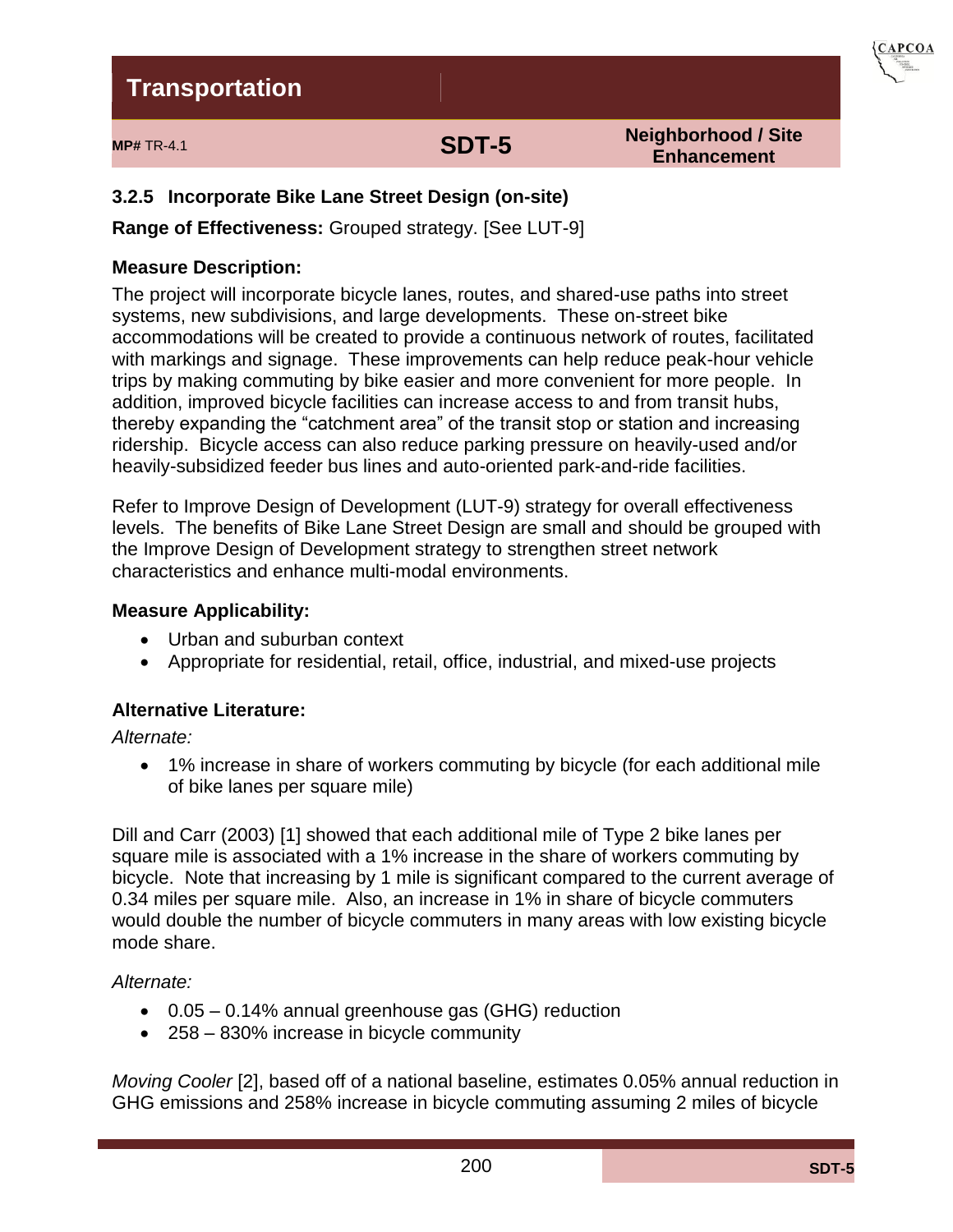

#### **Neighborhood / Site Enhancement**

lanes per square mile in areas with density > 2,000 persons per square mile. For 4 miles of bicycle lanes, estimates 0.09% GHG reductions and 449% increase in bicycle commuting. For 8 miles of bicycle lanes, estimates 0.14% GHG reductions and 830% increase in bicycle commuting. Companion strategies assumed include bicycle parking at commercial destinations, busses fitted with bicycle carriers, bike accessible rapid transit lines, education, bicycle stations, end-trip facilities, and signage.

#### *Alternate:*

 0.075% increase in bicycle commuting with each mile of bikeway per 100,000 residents

A before-and-after study by Nelson and Allen (1997) [3] of bicycle facility implementation found that each mile of bikeway per 100,000 residents increases bicycle commuting 0.075%, all else being equal.

#### **Alternative Literature References:**

- [1] Dill, Jennifer and Theresa Carr (2003). "Bicycle Commuting and Facilities in Major U.S. Cities: If You Build Tem, Commuters Will Use Them – Another Look." *TRB 2003 Annual Meeting CD-ROM*.
- [2] Cambridge Systematics. *Moving Cooler: An Analysis of Transportation Strategies for Reducing Greenhouse Gas Emissions.* Technical Appendices. Prepared for the Urban Land Institute. [http://www.movingcooler.info/Library/Documents/Moving%20Cooler\\_Appendix%](http://www.movingcooler.info/Library/Documents/Moving%20Cooler_Appendix%20B_Effectiveness_102209.pdf) [20B\\_Effectiveness\\_102209.pdf](http://www.movingcooler.info/Library/Documents/Moving%20Cooler_Appendix%20B_Effectiveness_102209.pdf)
- [3] Nelson, Arthur and David Allen (1997). "If You Build Them, Commuters Will Use Them; Cross-Sectional Analysis of Commuters and Bicycle Facilities." *Transportation Research Record 1578.*

#### **Other Literature Reviewed:**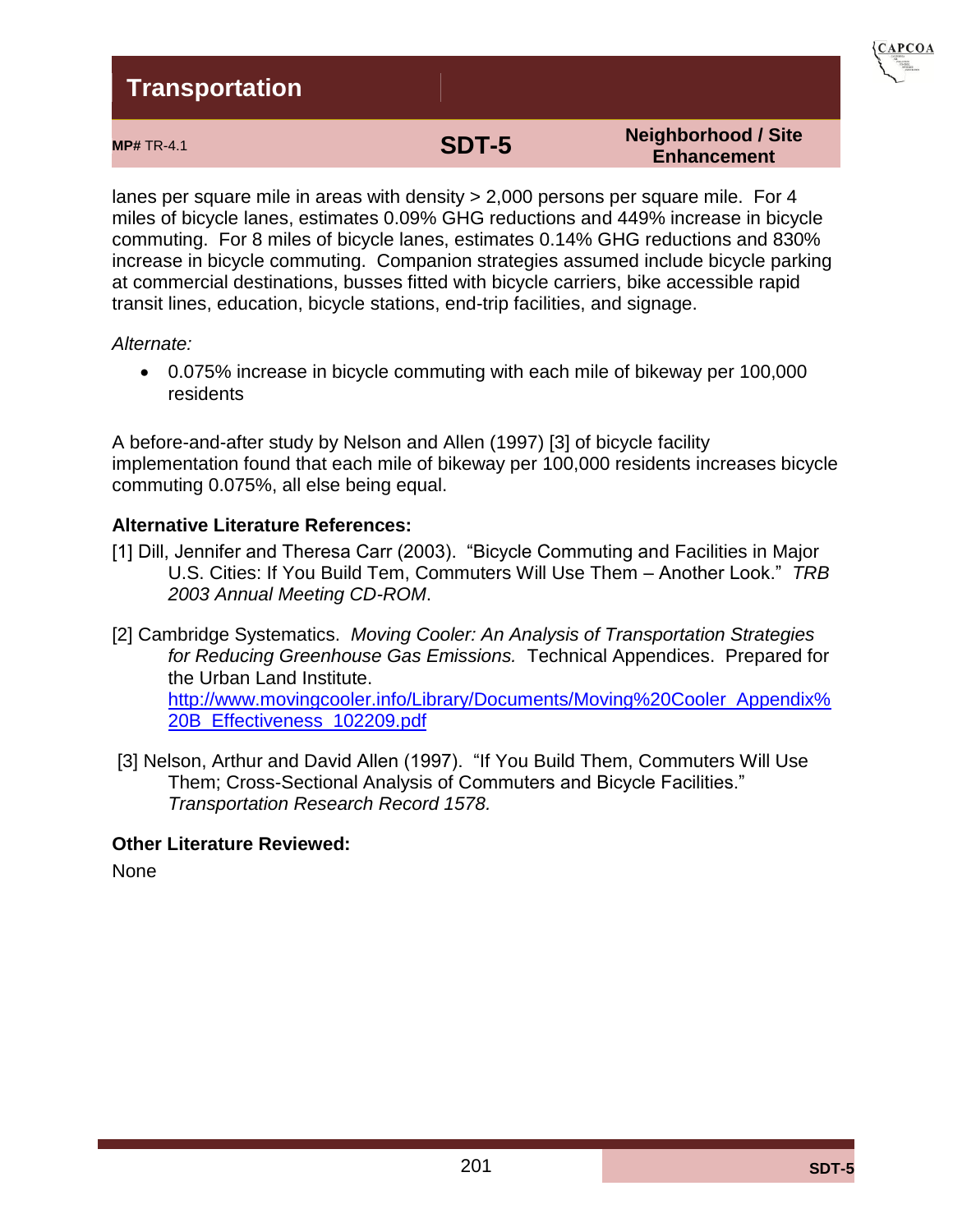CEQA# **MM T-3** MP# **TR-4.1.2 SDT-7**

**Neighborhood / Site Enhancement** 

 ${CAPCOA}$ 

### **3.2.7 Provide Bike Parking with Multi-Unit Residential Projects**

**Range of Effectiveness:** Grouped strategy. [See LUT-9]

#### **Measure Description:**

Long-term bicycle parking will be provided at apartment complexes or condominiums without garages. Refer to Improve Design of Development (LUT-9) strategy for effectiveness ranges in this category. The benefits of Bike Parking with Multi-Unit Residential Projects have no quantified impacts and should be grouped with the Improve Design of Development strategy to encourage bicycling by providing strengthened street network characteristics and bicycle facilities.

#### **Measure Applicability:**

- Urban, suburban, or rural contexts
- Appropriate for residential projects

#### **Alternative Literature:**

No literature was identified that specifically looks at the quantitative impact of including bicycle parking at multi-unit residential sites.

#### **Alternative Literature References:**

None

**Other Literature Reviewed:**